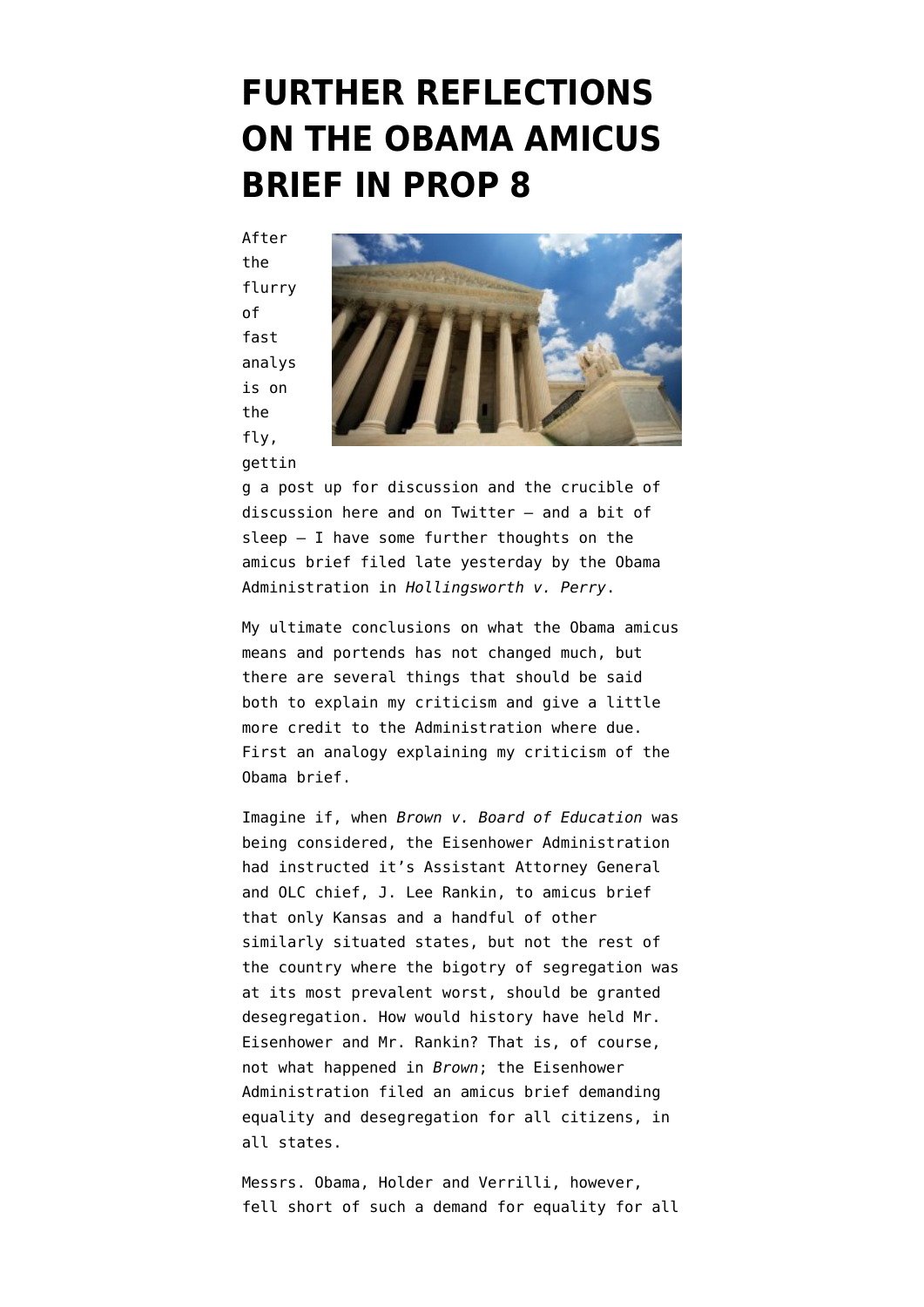in the civil rights moment, the *Brown v. Board*, of their time. Let the record reflect they did have the courage to join the game, which is in and of itself a commendable thing, just that they did not muster the full courage to play to win for all Americans, regardless of their particular state of domicile – and especially not for those in the states with the most sexual orientation bigotry and discrimination.

In this regard, I think our friend at Daily Kos, Adam Bonin, [summarized the duality of the Obama](http://www.dailykos.com/story/2013/02/28/1190603/-Obama-s-brief-urges-marriage-equality-in-California-and-seven-other-states) [amicus](http://www.dailykos.com/story/2013/02/28/1190603/-Obama-s-brief-urges-marriage-equality-in-California-and-seven-other-states) quite well:

> To be sure, the brief argues all the right things about why laws targeting gays should be subject to heightened scrutiny, and that none of the proffered justifications for treating their relationships differently have merit ("Reference to tradition, no matter how long established, cannot by itself justify a discriminatory law under equal protection principles.") Still, for those who were seeking a full-throated endorsement of 50-state marriage equality, you will find this brief lacking.

> That said, from the day this suit was filed in May 2009, [I have suggested that](http://www.dailykos.com/story/2009/05/28/736016/-What-the-Heck-Is-Ted-Olson-Up-To) [this limited path is the Court would](http://www.dailykos.com/story/2009/05/28/736016/-What-the-Heck-Is-Ted-Olson-Up-To) [ultimately take.](http://www.dailykos.com/story/2009/05/28/736016/-What-the-Heck-Is-Ted-Olson-Up-To) And it can be dangerous to advance positions which the Court might reject, especially when they are not necessary for the resolution of the instant case. But, still, there was an opportunity for boldness here, and the Obama administration did not take it. As [a great man once said:](http://www.nytimes.com/2013/01/21/us/politics/obamas-second-inaugural-speech.html?pagewanted=all)

> > Our journey is not complete until our gay brothers and sisters are treated like anyone else under the law – for if we are truly created equal, then surely the love we commit to one another must be equal as well.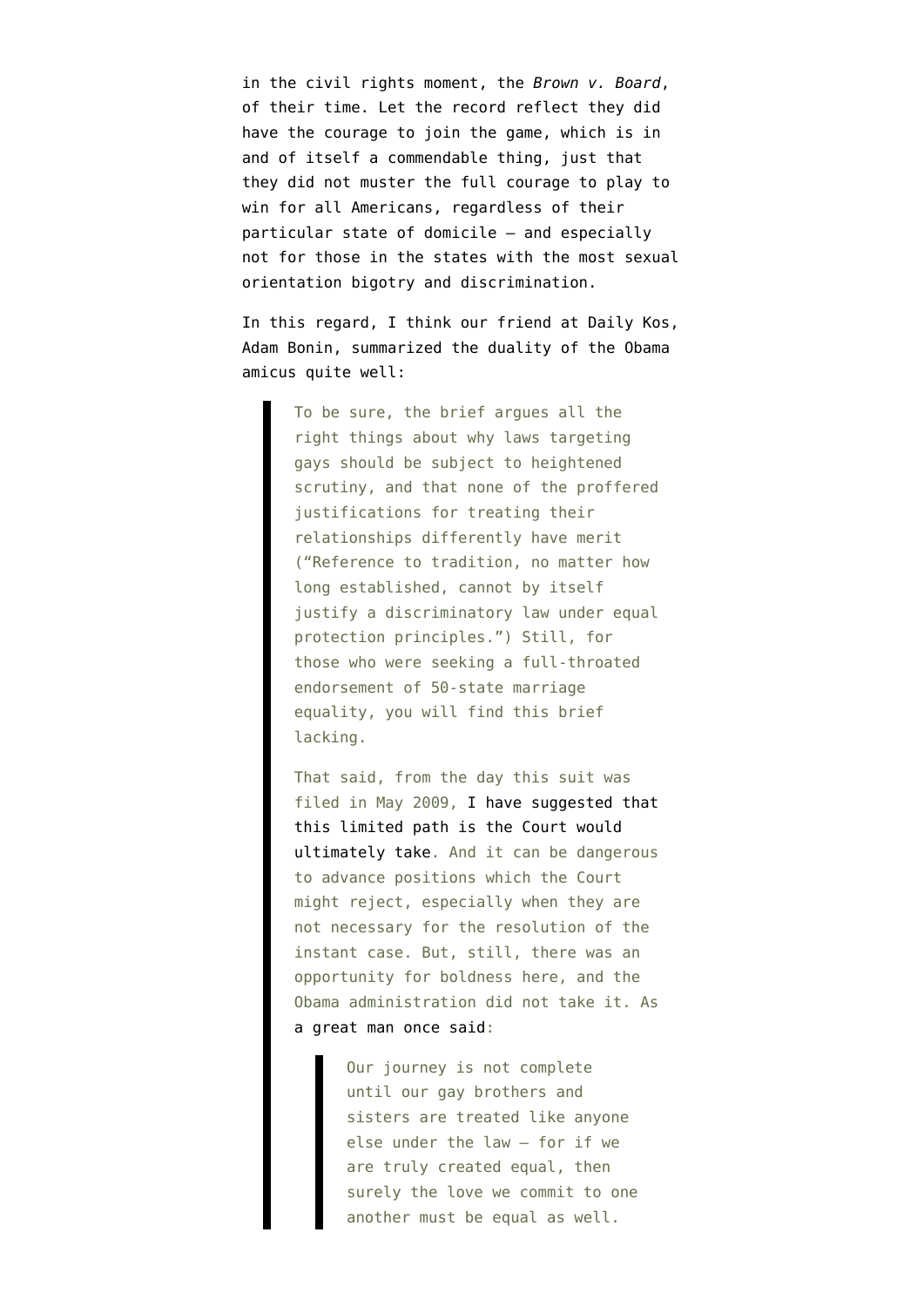Adam's point about the fear of overreaching when the *Perry* litigation was originally filed is a good one. As I think he has evolved to having less fear in that regard over time, the explanation for such a shift comes from the changed nature of the ground underneath the larger issue. It is a testament to the genius of the *Perry* litigation in its inception, and even more so to the way Judge Vaughn Walker framed an actual trial that laid bare, with both evidence and the inability for haters to provide credible evidence, the hollow immorality and rank bigotry of the Proponents of Proposition 8.

The space created by [Judge Walker's amazing](http://www.emptywheel.net/2010/08/04/breaking-news-court-overturns-prop-8-joy-for-marriage-equality/) [decision](http://www.emptywheel.net/2010/08/04/breaking-news-court-overturns-prop-8-joy-for-marriage-equality/) created the headroom for a cascade of events in DOMA cases, equality legislation in states and popular votes in other states, all in favor of marriage equality. This past election cycle provided the once unthinkable result of marriage equality going four for four in popular votes.

The ground has so seismically changed, the momentum of social conscience so strong, that we simply occupy a different place now than existed at the start of the *Perry* litigation. And that is the ground the Supreme Court will have to recognize when they hear oral arguments on March 26 in *Hollingsworth v. Perry* and March 27 in the DOMA cases.

Regardless of the messy way in which it did so, the Supreme Court (and its Chief Justice, John Roberts) proved in the ACA cases that they are aware of, and attend to, the legacy of the court. It is crystal clear that marriage equality, and equality for sexual orientation, is happening. The only question at this point is how complete, how fast.

This is the great civil rights measure of this period in American history; I find it hard to believe Justice Anthony Kennedy, who has already displayed his social conscience in *Lawrence v. Texas*, wants to be on the wrong side of history. In August of 2010, on the release of Vaughn Walker's historic trial court opinion, I quoted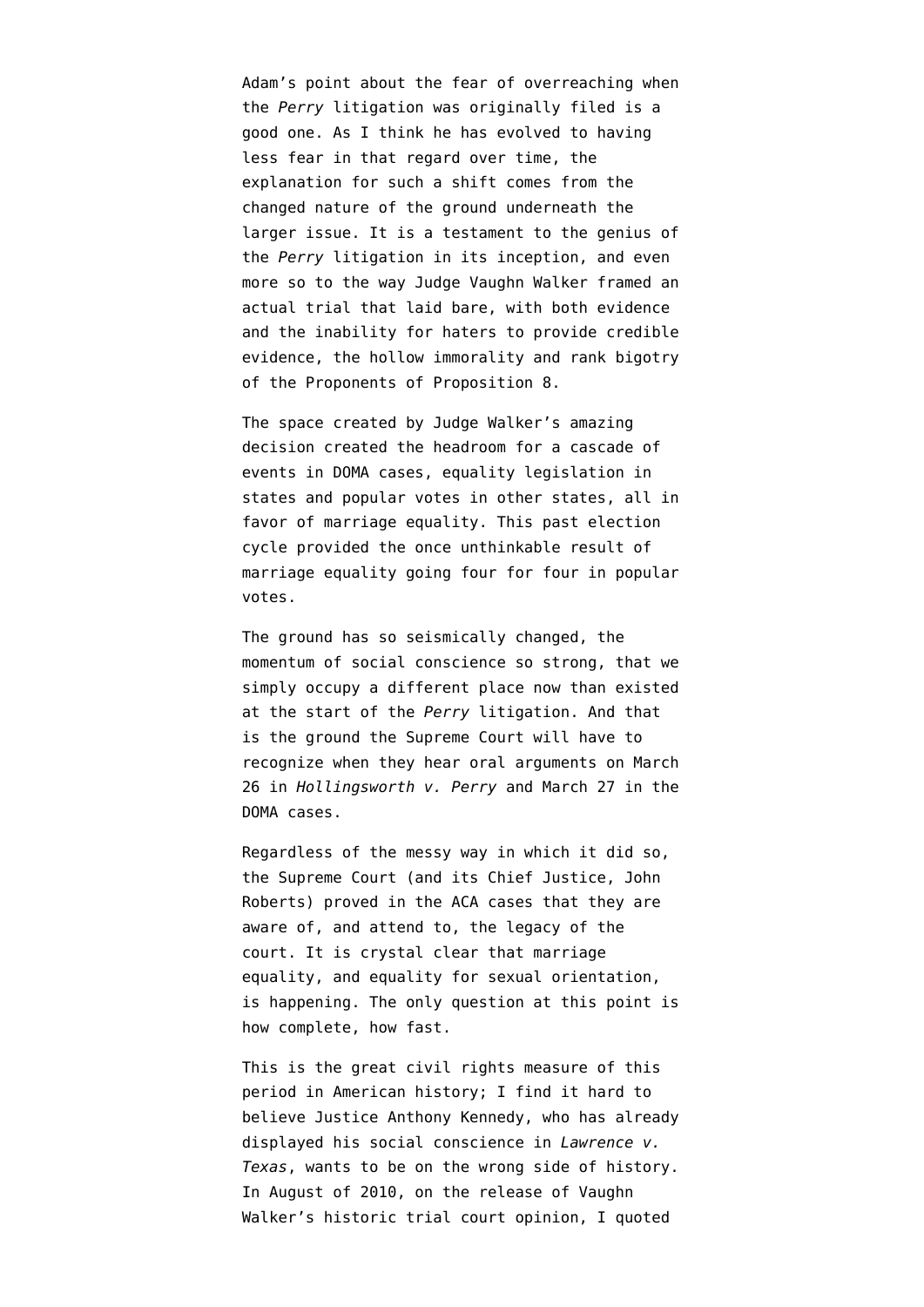Linda Greenhouse in laying out why I thought [Justice Kennedy would swing the majority in](http://www.emptywheel.net/2010/08/04/breaking-news-court-overturns-prop-8-joy-for-marriage-equality/) [favor of marriage equality](http://www.emptywheel.net/2010/08/04/breaking-news-court-overturns-prop-8-joy-for-marriage-equality/) when *Perry* made its way to the court for review:

> As the inestimable [Linda Greenhouse](http://opinionator.blogs.nytimes.com/2010/07/15/rethinking-the-kennedy-court/) [noted recently,](http://opinionator.blogs.nytimes.com/2010/07/15/rethinking-the-kennedy-court/) although the Roberts Court is increasingly dogmatically conservative, and Kagan will move it further in that direction, the overarching influence of Justice Anthony Kennedy is changing and, in some ways, declining. However, there is one irreducible characteristic of Justice Kennedy that still seems to hold true; she wrote of Kennedy:

> > …he embraces whichever side he is on with full rhetorical force. Much more than Justice O'Connor, whose position at the center of the court fell to him when she left, Justice Kennedy tends to think in broad categories. It has always seemed to me that he divides the world, at least the world of government action — which is what situates a case in a constitutional framework — between the fair and the not-fair.

The money quotes of the future consideration of the certain appeal and certiorari to come on Judge Walker's decision today in *Perry v. Schwarzenegger* are:

> Laws designed to bar gay men and lesbians from achieving their goals through the political process are not fair (he wrote the majority opinion striking down such a measure in a 1996 case, Romer v. Evans) because "central both to the idea of the rule of law and to our own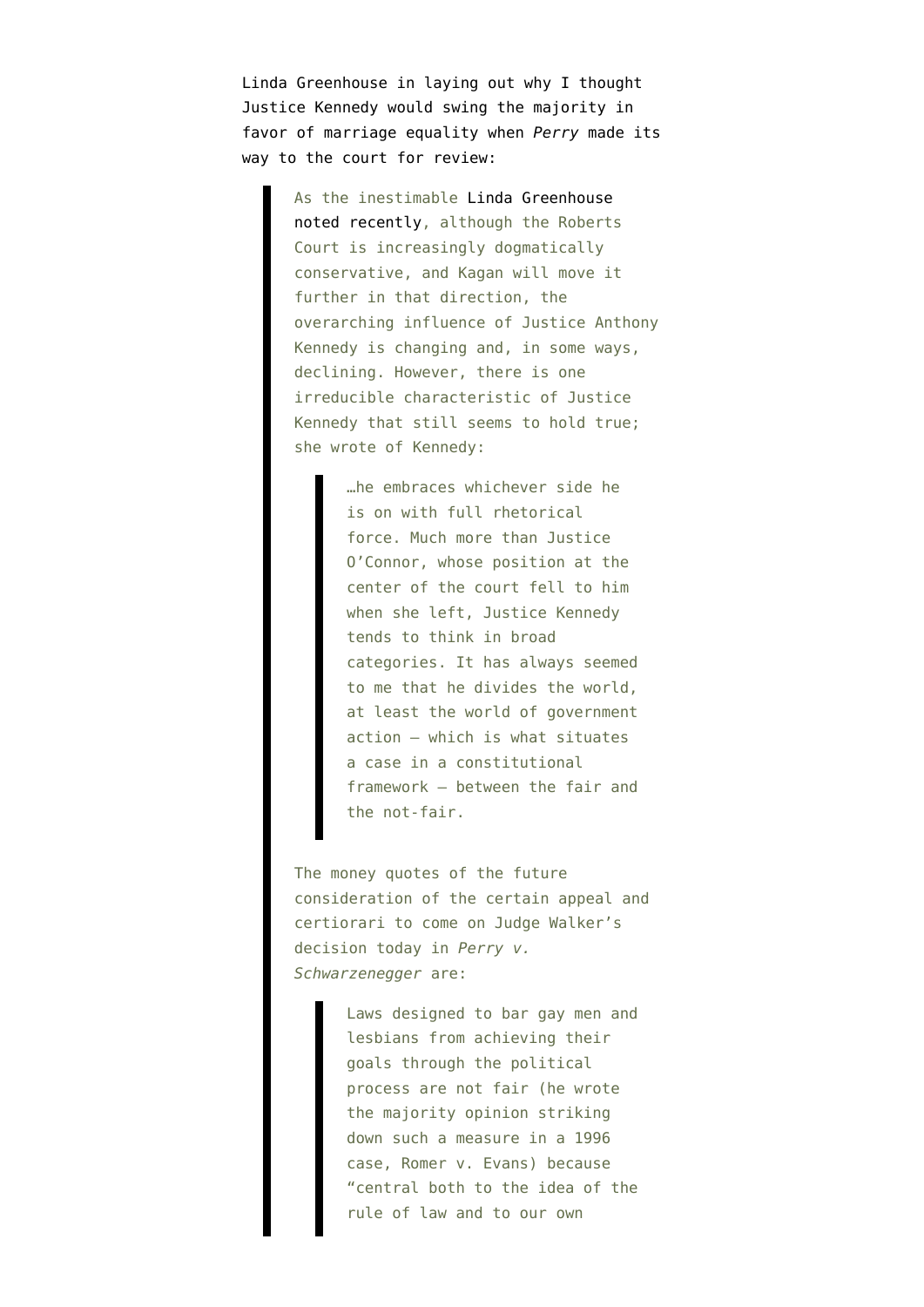Constitution's guarantee of equal protection is the principle that government and each of its parts remain open on impartial terms to all who seek its assistance."

……

In a book titled "Justice Kennedy's Jurisprudence," a political scientist, Frank J. Colucci, wrote last year that Justice Kennedy is animated by an "ideal of liberty" that "independently considers whether government actions have the effect of preventing an individual from developing his or her distinctive personality or acting according to conscience, demean a person's standing in the community, or violate essential elements of human dignity." That is, I think, a more academically elegant way of saying fair versus not-fair.

So the challenge for anyone arguing to Justice Kennedy in the courtroom, or with him as a colleague in the conference room, would seem to be to persuade him to see your case on the fair (or not-fair, depending) side of the line.

I believe that Linda is spot on the money with her analysis of what drives Anthony Kennedy in his jurisprudence. And this is exactly what his longtime friend, and Supreme Court advocate extraordinaire, Ted Olson will play on and argue when the day arrives.

Well, that day is upon us now. Honestly, with the tide of momentum headed in the direction it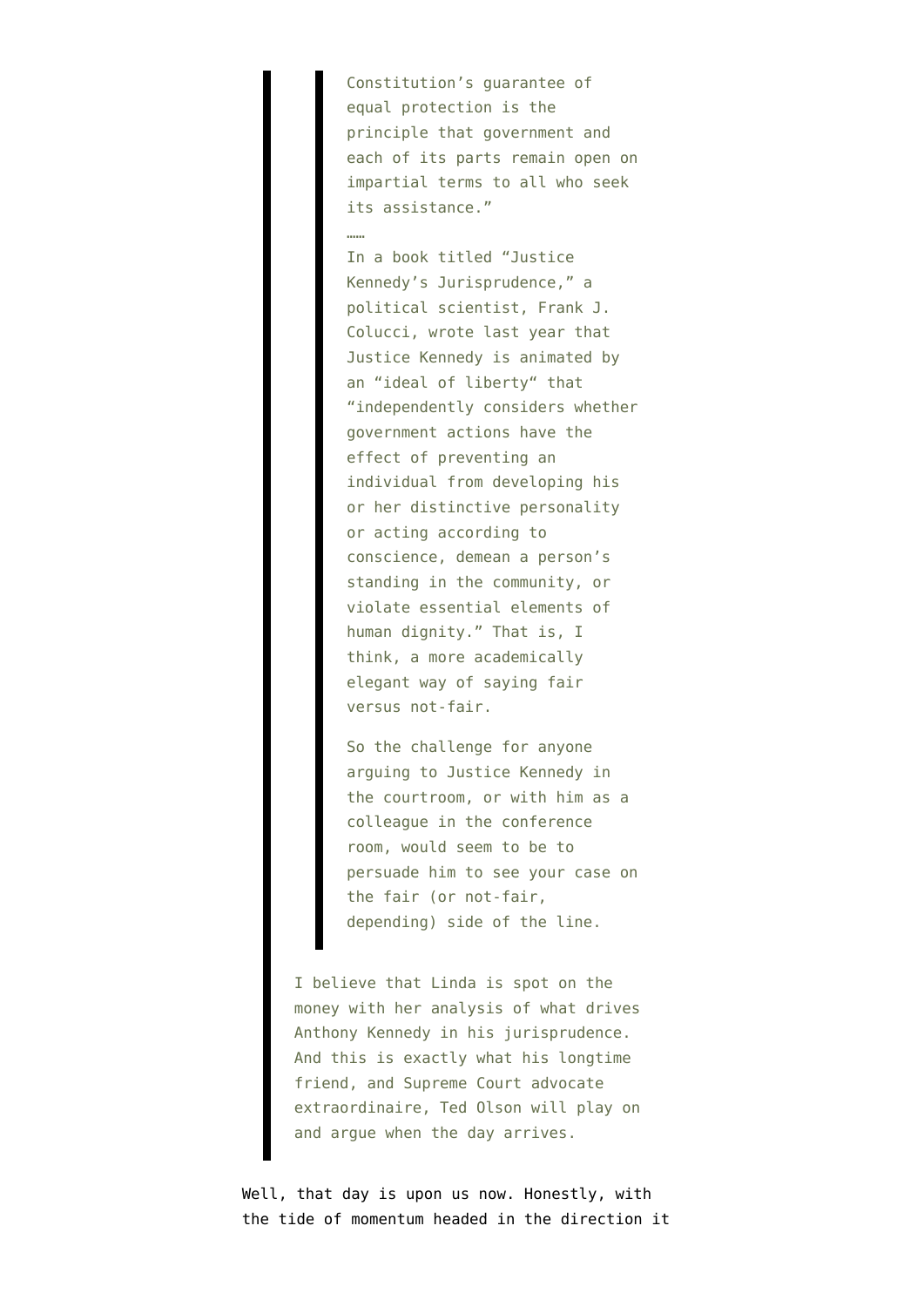is, I am less and less convinced John Roberts wants to be on the wrong side of civil rights history either.

But giving the Justices the moral and sociological headroom to grant equality to *all* the citizens, in *all* the states, especially those in the discriminatory swaths of the country, is key to the cause. The *Perry* Plaintiffs have done their part. Yesterday, the Obama Administration had the opportunity to go the distance, and they pulled up slightly short.

I feared Obama might come up so short their brief could be counterproductive; that did not occur. The song could have been, and should have been, stronger; but credit where due, they hit the necessary notes. It is filed and done, and it is overall an important and powerful thing. Perry Plaintiffs' attorney [Ted Boutrous put it](http://legaltimes.typepad.com/blt/2013/03/government-presses-8-state-solution-for-gay-marriage-and-more.html) [well](http://legaltimes.typepad.com/blt/2013/03/government-presses-8-state-solution-for-gay-marriage-and-more.html):

> Their arguments from start to finish would apply to other states," he said. "The argument of the day (against samesex marriage) is the responsible procreation argument. The United States takes it apart piece by piece. It's those same types of arguments that are used in other jurisdictions to justify the exclusion of gays and lesbians from marriage.

And as [Marcia Coyle observed](http://legaltimes.typepad.com/blt/2013/03/government-presses-8-state-solution-for-gay-marriage-and-more.html) in the National Law Journal BLT article the Boutrous quote above came from:

> And the heightened scrutiny analysis, he added, is "exceedingly important," not just in the marriage context but in other contexts where gay men and women face discrimination.

Marcia is exactly right (and her report well worth a read), and between the Perry Plaintiffs' merits brief and the Obama Administration amicus brief, there is a foundation from which to argue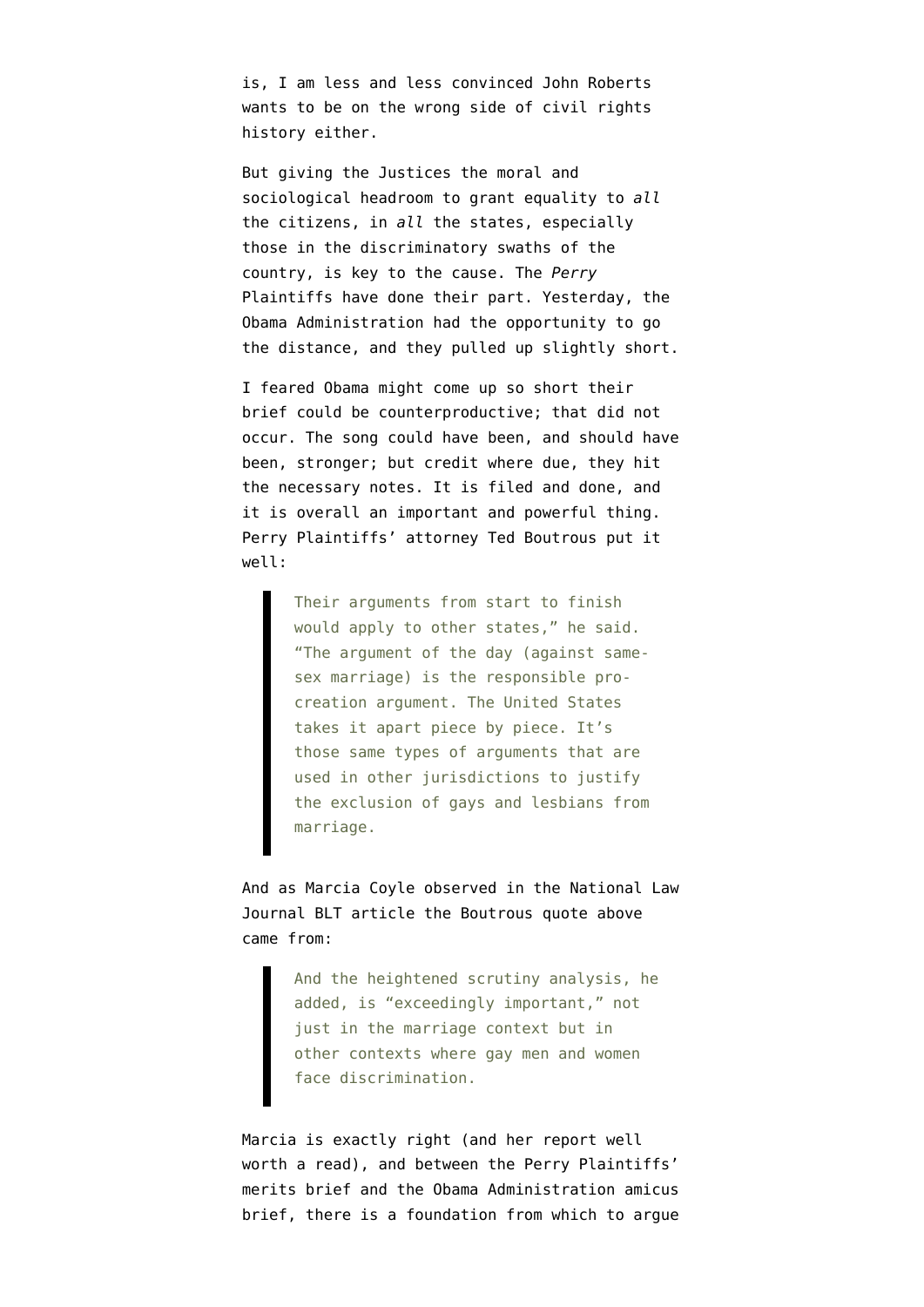to all the Justices, but especially Anthony Kennedy and John Roberts, for equality for all across the board.

Mr. Obama and Mr. Holder can help immeasurably in the coming days leading up to oral argument and decision by the Justices by using their bully pulpit to advocate for full heightened scrutiny equal protection for all, in all states. The cause endures and their duty maintains. And we, as citizens can give them the support and positive feedback to help them do so. Let the final push for full equality begin.

## **[THE OBAMA DOJ FILES A](https://www.emptywheel.net/2013/02/28/the-obama-doj-files-a-timid-brief-in-perryprop-8/) [TIMID BRIEF IN](https://www.emptywheel.net/2013/02/28/the-obama-doj-files-a-timid-brief-in-perryprop-8/) [PERRY/PROP 8!](https://www.emptywheel.net/2013/02/28/the-obama-doj-files-a-timid-brief-in-perryprop-8/)**

The news was broken, right around 2:00 pm EST by NBC's Pete Williams, that the Obama Administrati on would indeed file a brief in support of



marriage equality in *Hollingsworth v. Perry*. Here was the [original tweet by NBC's Williams](https://twitter.com/PeteWilliamsNBC/status/307204327003549696):

> Obama Justice Dept to file Supreme Court amicus brief today opposing Prop 8 in Calif and expressing support for samesex marriage to resume.

Here was Williams' [followup story at](http://firstread.nbcnews.com/_news/2013/02/28/17134418-obama-administration-to-express-support-for-gay-marriage-before-supreme-court?lite)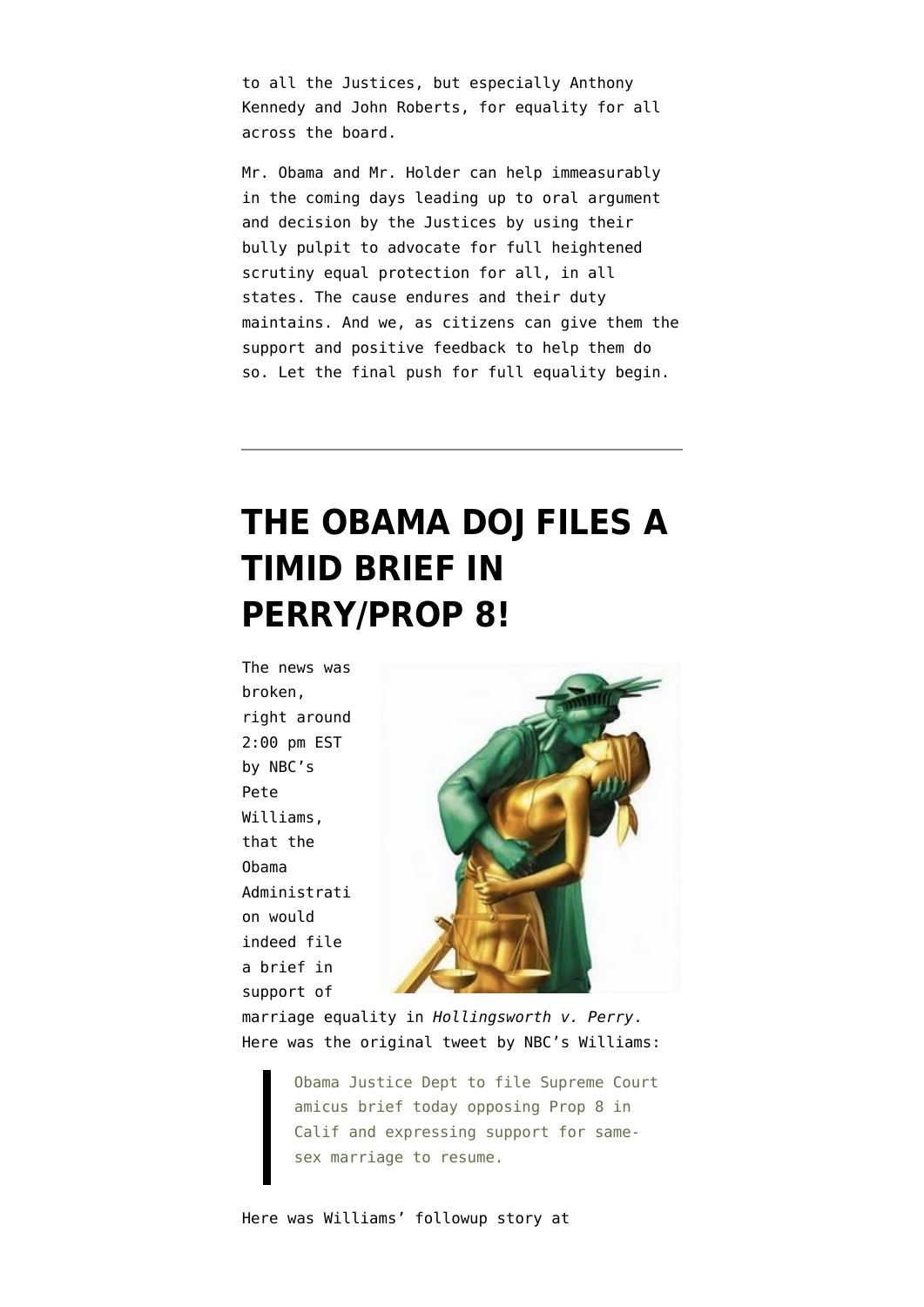[NBCNews.com](http://firstread.nbcnews.com/_news/2013/02/28/17134418-obama-administration-to-express-support-for-gay-marriage-before-supreme-court?lite). The inherent problem with the original report was that it tended to indicate the Obama Administration was briefing only on the restricted *[Romer v. Evans](http://www.law.cornell.edu/supct/html/94-1039.ZO.html)* posture heinously [crafted by Judge Stephen Reinhardt in the 9th](http://www.emptywheel.net/2012/02/07/9th-circuit-prop-8-decision-equal-protection-at-the-end-of-the-rainbow/) [Circuit.](http://www.emptywheel.net/2012/02/07/9th-circuit-prop-8-decision-equal-protection-at-the-end-of-the-rainbow/)

So, we were left hanging wondering exactly how the Obama Administration really briefed the issue, was it a limited *Romer* brief, or one for full marriage equality and heightened scrutiny under the equal protection and due process clauses that would give all citizens, nationwide, equality [as I argued for earlier](http://www.emptywheel.net/2013/02/27/obama-holder-verrilli-and-the-mark-of-civil-rights-history/) [this week?](http://www.emptywheel.net/2013/02/27/obama-holder-verrilli-and-the-mark-of-civil-rights-history/)

We now have the answer, and the brief, and [here](http://www.emptywheel.net/wp-content/uploads/2013/02/DOJPerryBrief.pdf) [it is the brief in all its not quite glory](http://www.emptywheel.net/wp-content/uploads/2013/02/DOJPerryBrief.pdf):

The Obama Administration has, shockingly (okay, I do not mean that in the least), tried to nuance its way and split babies. Typical cowardly bunk by Mr. Obama. [Lyle Denniston at](http://www.scotusblog.com/2013/02/u-s-endorses-limited-gay-marriage-right/) [SCOTUSBlog](http://www.scotusblog.com/2013/02/u-s-endorses-limited-gay-marriage-right/) depicted it thusly:

> The historic document, though, could give the Court a way to advance gay marriage rights, without going the full step — now being advocated by two California couples who have been challenging Proposition 8 since 2009 of declaring that marriage should be open to all same-sex couples as a constitutional requirement.

Administration sources said that President Obama was involved directly in the government's choice of whether to enter the case at all, and then in fashioning the argument that it should make. Having previously endorsed the general idea that same-sex individuals should be allowed to marry the person they love, the President was said to have felt an obligation to have his government take part in the fundamental test of marital rights that is posed by the Proposition 8 case. The President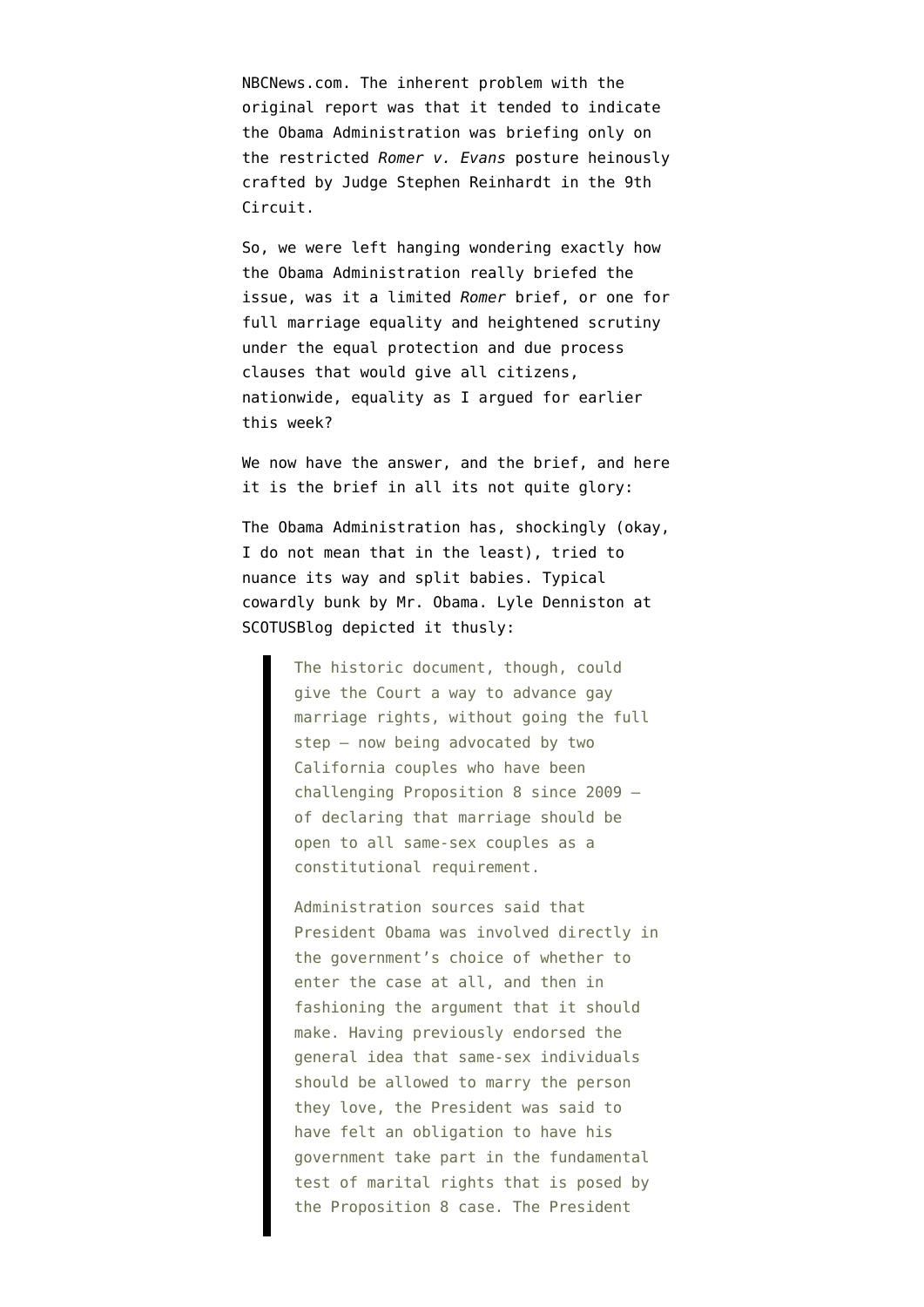could take the opportunity to speak to the nation on the marriage question soon.

In essence, the position of the federal government would simultaneously give some support to marriage equality while showing some respect for the rights of states to regulate that institution. What the brief endorsed is what has been called the "eight-state solution" — that is, if a state already recognizes for same-sex couples all the privileges and benefits that married couples have (as in the eight states that do so through "civil unions") those states must go the final step and allow those couples to get married. The argument is that it violates the Constitution's guarantee of legal equality when both same-sex and opposite-sex couples are entitled to the same marital benefits, but only the opposite-sex couples can get married.

Honestly, I think Mr. Denniston is being kind. President Obama's position bears the mark of a full throated coward. Clearly, when [Mr. Obama](http://www.washingtonpost.com/blogs/plum-line/wp/2013/02/21/obama-administration-set-to-do-right-thing-on-prop-8/) [said this to ABC News](http://www.washingtonpost.com/blogs/plum-line/wp/2013/02/21/obama-administration-set-to-do-right-thing-on-prop-8/), he was blowing smoke up the posterior of the American public:

> …obviously, my personal view, which is that I think that same-sex couples should have the same rights and be treated like everybody else. And that's something I feel very strongly about and my administration is acting on wherever we can.

That statement would say that Obama actually supports full equal protection for ALL Americans. But the position staked out today in the Administration's brief filed by his Solicitor General puts the lie to Obama's rhetoric.

Mr. Obama has consistently lied about his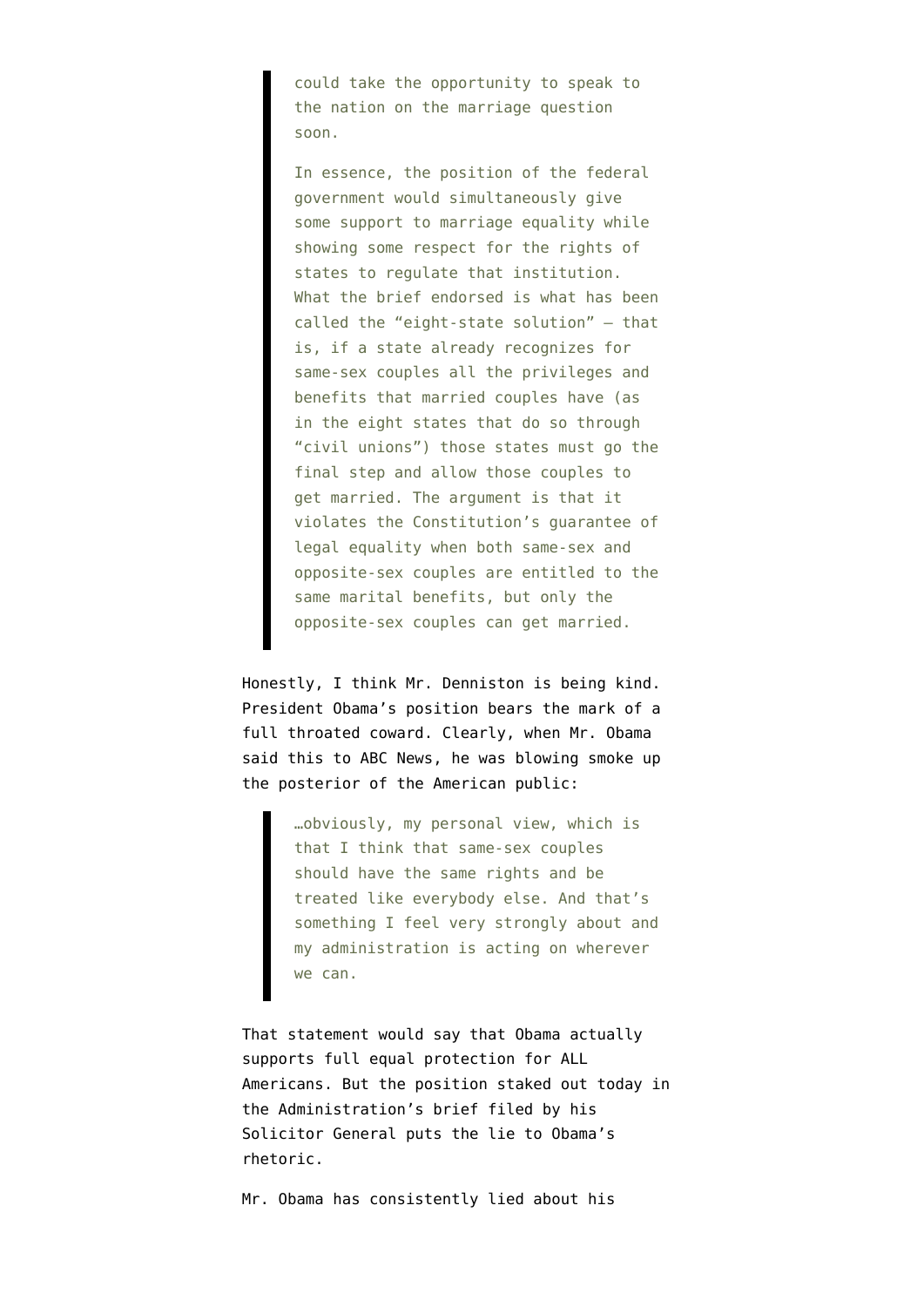dedication to civil liberties, privacy and the Fourth Amendment, I guess it should not be shocking that he would lie about his dedication to civil rights for all, across all the states, in the form of marriage equality. And that is exactly what he has done. And as Denniston's article makes clear, this decision bore the active participation and decision making of Obama personally. The cowardice is his to bear personally. Thanks for the fish Mr. Obama.

That is the biggest of the *Hollingsworth v. Perry* briefing news today, but certainly not the entirety of it. Also filed today, among others, was a brief by a group of [14 states led by](http://www.emptywheel.net/wp-content/uploads/2013/02/StatesPerryBrief.pdf) [Massachusetts and New York](http://www.emptywheel.net/wp-content/uploads/2013/02/StatesPerryBrief.pdf) and an interesting brief by NFL players [Chris Kluwe and Brendon](http://www.emptywheel.net/wp-content/uploads/2013/02/KluweAyanbadejoPerryBrief1.pdf) [Ayanbadejo.](http://www.emptywheel.net/wp-content/uploads/2013/02/KluweAyanbadejoPerryBrief1.pdf) The brief by the 14 states is helpful in the way it portrays marriage in the states, both straight and gay, and in that it, on page four, adopts the position of Olson, Boies and the Prop 8 Plaintiffs that the Supreme Court must find for full heightened scrutiny protection for sexual orientation under the Equal Protection and Due Process Clauses. The Kluwe and Ayanbadejo brief, frankly, is not particularly helpful in that regard as it only discussed the limited *Romer* based finding that would leave marriage equality up to the states.

The same [group of American businesses](http://www.emptywheel.net/wp-content/uploads/2013/02/AmericanBusinessPerryBrief.pdf) who weighed in on the DOMA cases also filed a brief today in *Hollingsworth v. Perry*. In a more negative development, former Solicitor Walter Dellinger [also filed an amicus brief](http://www.docstoc.com/docs/147257383) today that is literally loathsome and dangerous in it's argument against even giving standing for appeal to the Supreme Court. Dellinger embarrassed himself, but so too did Barack Obama. Must be something in the water of centrist Democratic thought.

So, there you have it. It was a rather important, if not quite as fulfilling as should have been, day in the life of the *Hollingsworth v. Perry* litigation. I guess credit should be given to Mr. Obama even for weighing in at all,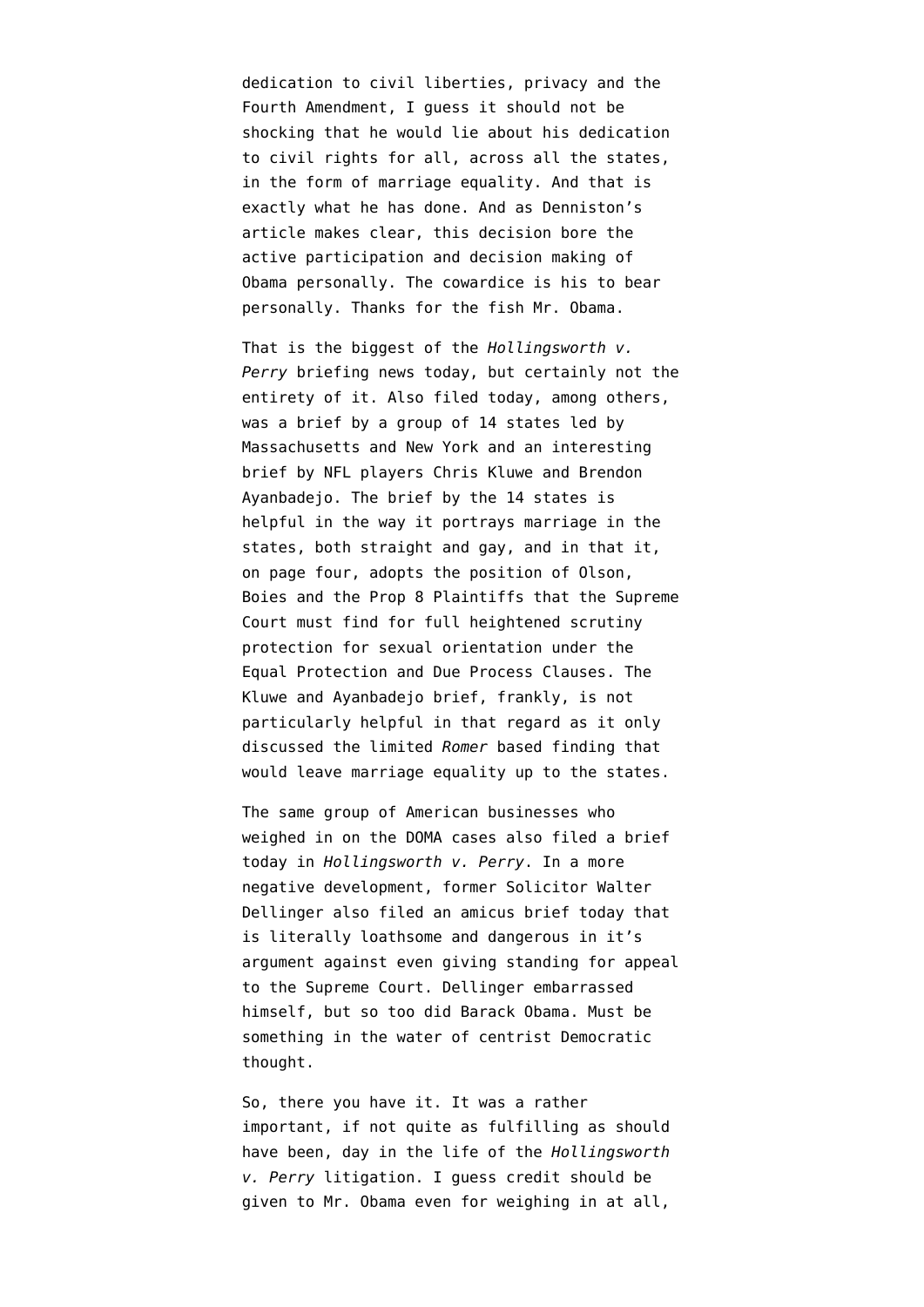and undoubtedly most media and pundits will slather him with praise for just that. Somehow, I cannot. The full measure of greatness was there for the taking, and Barack Obama, Eric Holder and Donald Verrilli, Jr. whiffed at the full mark of greatness. They will be remembered for their support, and their failure to truly step up will likely dissipate with time; but let it be said here and now.

In spite of the cowardly and restrictive actions by the "liberal President Obama" the cause of true heightened scrutiny protection for ALL Americans endures and lives on. Just not with the support of the President of the United States of America. that "leader" took the cheap "states rights" cowardly way out. Let us hope Anthony M. Kennedy and the majority of the Supreme Court have higher morals and muster as men.

[As always on these Prop 8 posts, the absolutely incredible graphic, perfect for the significance and emotion of the *Perry* Prop 8 case, and the decision to grant marriage equality to *all citizens* without bias or discrimination, is by Mirko Ilić. Please [visit Mirko and check out his](http://www.mirkoilicillo.com/) [stock of work](http://www.mirkoilicillo.com/).]

## **[OBAMA, HOLDER,](https://www.emptywheel.net/2013/02/27/obama-holder-verrilli-and-the-mark-of-civil-rights-history/) [VERRILLI AND THE MARK](https://www.emptywheel.net/2013/02/27/obama-holder-verrilli-and-the-mark-of-civil-rights-history/) [OF CIVIL RIGHTS](https://www.emptywheel.net/2013/02/27/obama-holder-verrilli-and-the-mark-of-civil-rights-history/) [HISTORY](https://www.emptywheel.net/2013/02/27/obama-holder-verrilli-and-the-mark-of-civil-rights-history/)**

Leaving aside the heinous 3/5 compromise set forth by James Wilson and Roger Sherman at the founding Philadelphia Constitutional Convention, American history is marked by significant moments of dedication to civil rights for its citizens. Far from perfect, it has been a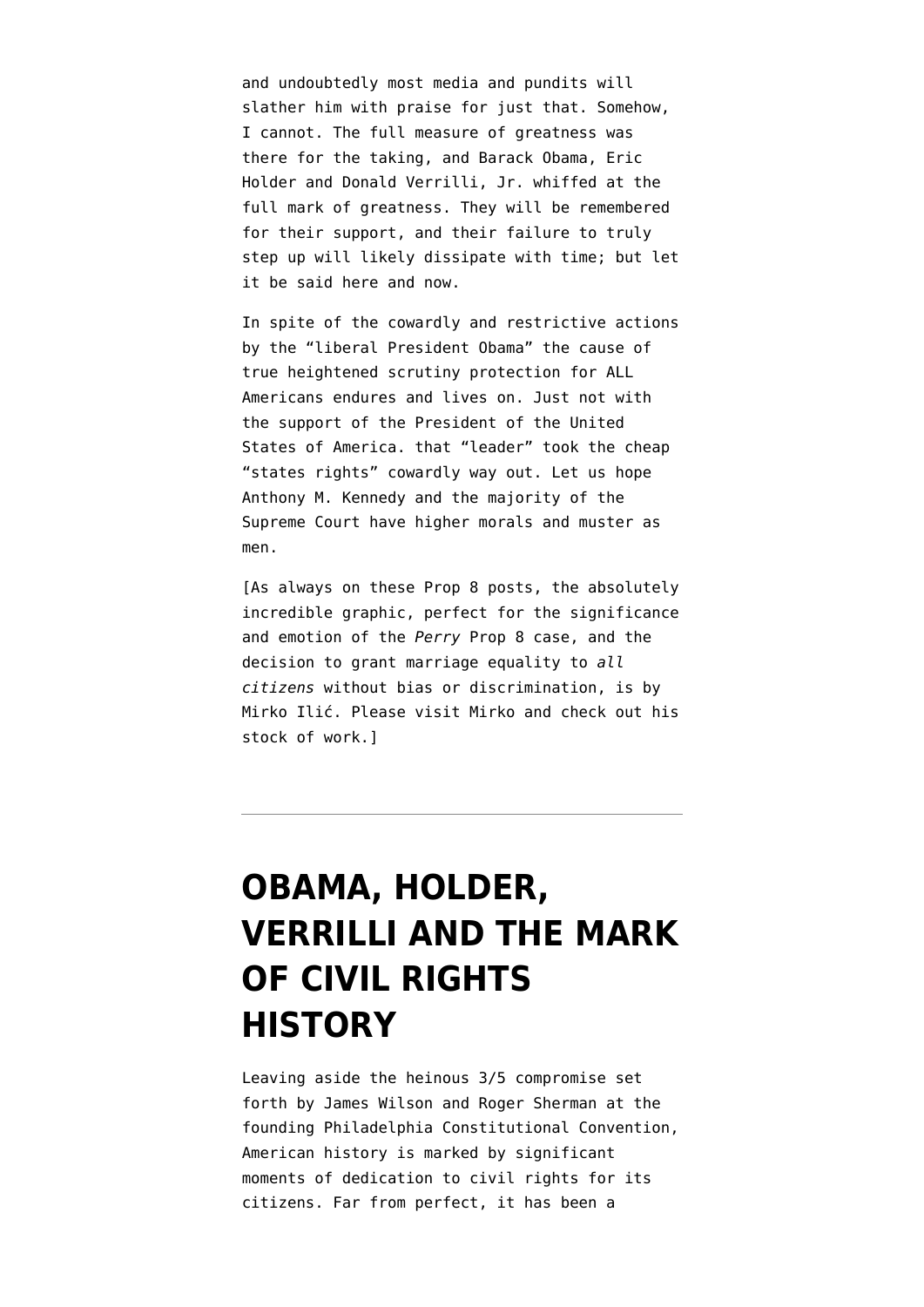struggle and evolution. As [Ralph Waldo Emerson](http://www.goodreads.com/quotes/14785-nothing-great-was-ever-achieved-without-enthusiasm) noted:

> Nothing great was ever achieved without enthusiasm.

Which is certainly true, from the Founding Fathers, to Lincoln and the Emancipation Proclamation, to the 19th Amendment protecting the right of women to vote, to the Civil Rights Act of 1964, moments of enthusiasm, sweat, toil and, eventually, greatness mark the struggle for equality for all in the United States.

And here we are on the cusp on the next defining moment in the quest for equality for all in the US. It is not for origin, not for skin color, not for gender, but for something every bit as root fundamental, sexual identity and preference. Marriage equality, yes, but more than that, equality for all as human beings before the law and governmental function.

For all the talk of [the DOMA cases](http://www.scotusblog.com/2013/02/doma-u-s-takes-tough-line-on-marriage-denial/), the real linchpin for the last measure of equality remains the broad mandate achievable only through *[Hollingsworth v. Perry](http://www.scotusblog.com/?p=159708)*, the Proposition 8 case. The case for full equality in *Hollingsworth* has been made beautifully, and strongly, in the [Respondent's Brief penned by](http://www.emptywheel.net/wp-content/uploads/2013/02/Perry-Plaintiffs-Brief.pdf) [Ted Olson, David Boies, Theodore Boutrous and](http://www.emptywheel.net/wp-content/uploads/2013/02/Perry-Plaintiffs-Brief.pdf) [Jeremy Goldman](http://www.emptywheel.net/wp-content/uploads/2013/02/Perry-Plaintiffs-Brief.pdf).

But there is still a missing voice in the discussion, that of the United States government. The government has the voice, and spoke it loudly in the DOMA litigation, first in a [policy declaration letter to Congress,](http://www.emptywheel.net/2011/02/23/the-new-obama-policy-on-constitutionality-of-doma-boiesolson-reaction/) then in [lower court briefing](http://www.emptywheel.net/2011/07/01/obama-doma-unconstitutional/) and finally in [Supreme](http://www.scotusblog.com/2013/02/doma-u-s-takes-tough-line-on-marriage-denial/) [Court briefing](http://www.scotusblog.com/2013/02/doma-u-s-takes-tough-line-on-marriage-denial/). Mr. Obama's initial [policy](http://www.emptywheel.net/2011/02/23/the-new-obama-policy-on-constitutionality-of-doma-boiesolson-reaction/) [declaration](http://www.emptywheel.net/2011/02/23/the-new-obama-policy-on-constitutionality-of-doma-boiesolson-reaction/) noted that we must "suspicious of classifications based on sexual orientation" and concluded:

> …that classifications based on sexual orientation warrant heightened scrutiny and that, as applied to same-sex couples legally married under state law, Section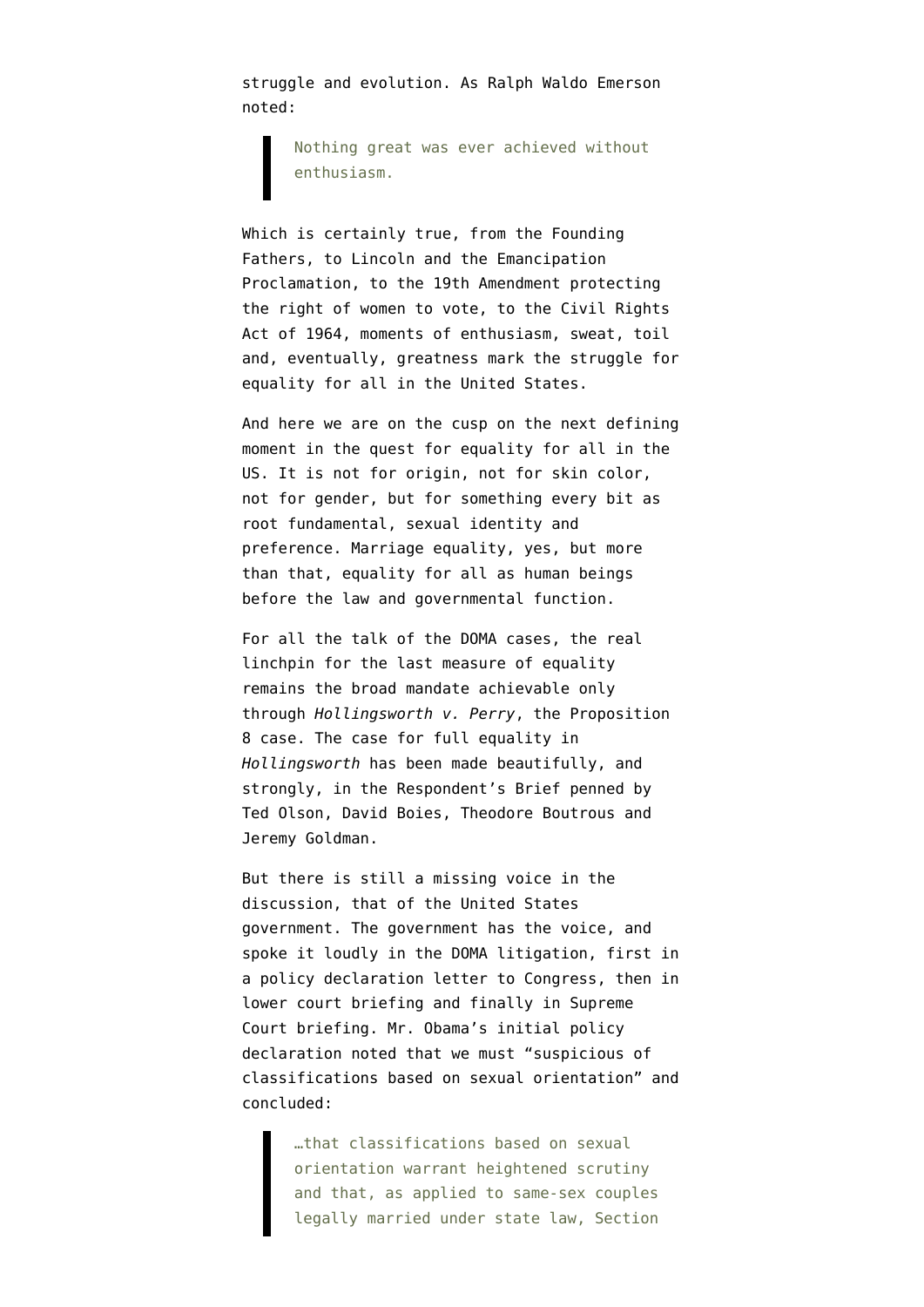#### 3 of DOMA is unconstitutional.

Indeed that is true, but it only takes the equality movement so far, it still leaves room and ability for bias against sexual orientation by individual states, most notably on the front of marriage equality, but potentially a host of other invidious modalities as well.

That is not good enough. It is time for the government, by and through the Obama Administration, to take the final step in cementing full equality for all citizens, not just as to the federal government, but as to the states as well. The government needs to file an amicus brief supporting full equality in *Hollingsworth v. Perry*.

Three men are in the crucible – President Barack Obama, Attorney General Eric Holder and Solicitor General Donald Verrilli, Jr. History will remember these men either way, but they have the opportunity to be remembered among the giants in civil rights history. It is a defining moment for their once and future legacy.

What a major moment in history this is, and will be, if the if the Obama Administration Solicitor General files a brief in support of full heightened scrutiny based protection for sexual orientation.

It brings to mind the scene from "Lincoln" where President Lincoln says

"Now, Now, Now"

and forces the 13th amendment through because "Now" was the moment to eradicate slavery in one fell swoop and waiting posed unconscionable risks and further damning inequality.

Such is exactly the time and place now as to the last recognized measure of fundamental equality, sexual orientation. The *Perry* Plaintiffs' team has argued well in their brief for the broad principles of due process and equal protection heightened scrutiny that would resolve these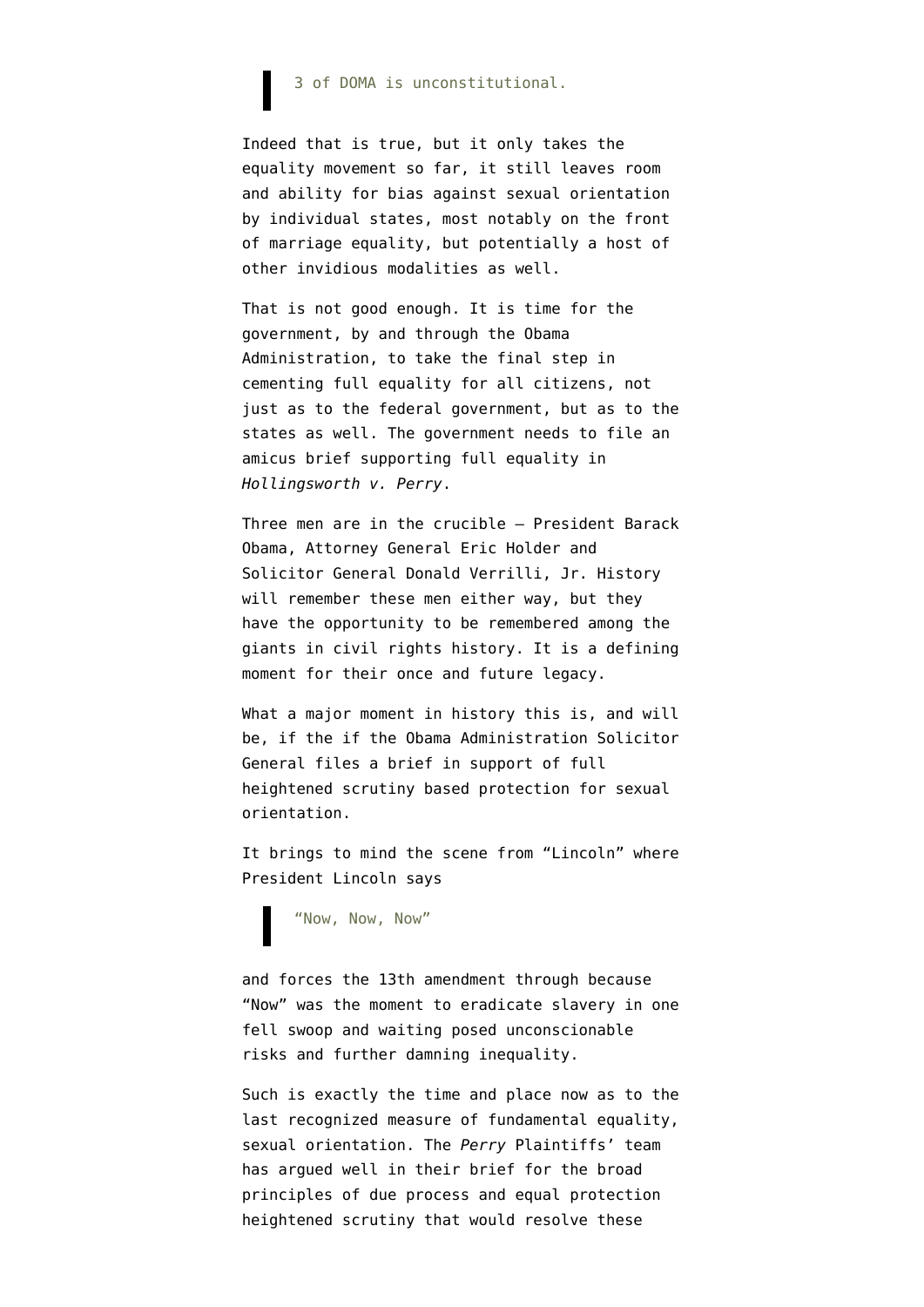issues "Now". All the stars are aligning. [Prominent Republicans](http://www.nytimes.com/2013/02/26/us/politics/prominent-republicans-sign-brief-in-support-of-gay-marriage.html?hp) have filed an amicus brief. So too a [broad swath of leading American](http://features.blogs.fortune.cnn.com/2013/02/26/corporate-america-gay-marriage/) [businesses.](http://features.blogs.fortune.cnn.com/2013/02/26/corporate-america-gay-marriage/) Openly gay Congress members [are](http://my.firedoglake.com/teddysanfran/2013/02/26/congressman-mark-takano-d-ca-asks-obama-to-file-amicus-brief-in-prop-8-case-before-scotus/) [calling for it](http://my.firedoglake.com/teddysanfran/2013/02/26/congressman-mark-takano-d-ca-asks-obama-to-file-amicus-brief-in-prop-8-case-before-scotus/).

Now is the time to seize the moment and eradicate discrimination across the board against gay men and women. This is the moment for enthusiasm, and President Obama, Attorney General Holder and Solicitor General Verrilli have a historic opportunity to help make it happen. This is the moment, and they need to step up. Great men take such great steps.

The time is "Now, Now, Now".

File the amicus brief for full equality in *Hollingsworth v. Perry* gentlemen.

### **[SENECA FALLS, SELMA,](https://www.emptywheel.net/2013/01/21/seneca-falls-selma-and-stonewall/) [AND STONEWALL](https://www.emptywheel.net/2013/01/21/seneca-falls-selma-and-stonewall/)**

I'll have more to say later today about the President who declared a decade of wars are ending on the same day as he let off another drone in Yemen.

But I do think he gave a kickass speech. These two paragraphs, I'm sure, will be talked about for years.

> We, the people, declare today that the most evident of truths – that all of us are created equal  $-$  is the star that guides us still; just as it guided our forebears through Seneca Falls, and Selma, and Stonewall; just as it guided all those men and women, sung and unsung, who left footprints along this great Mall, to hear a preacher say that we cannot walk alone; to hear a King proclaim that our individual freedom is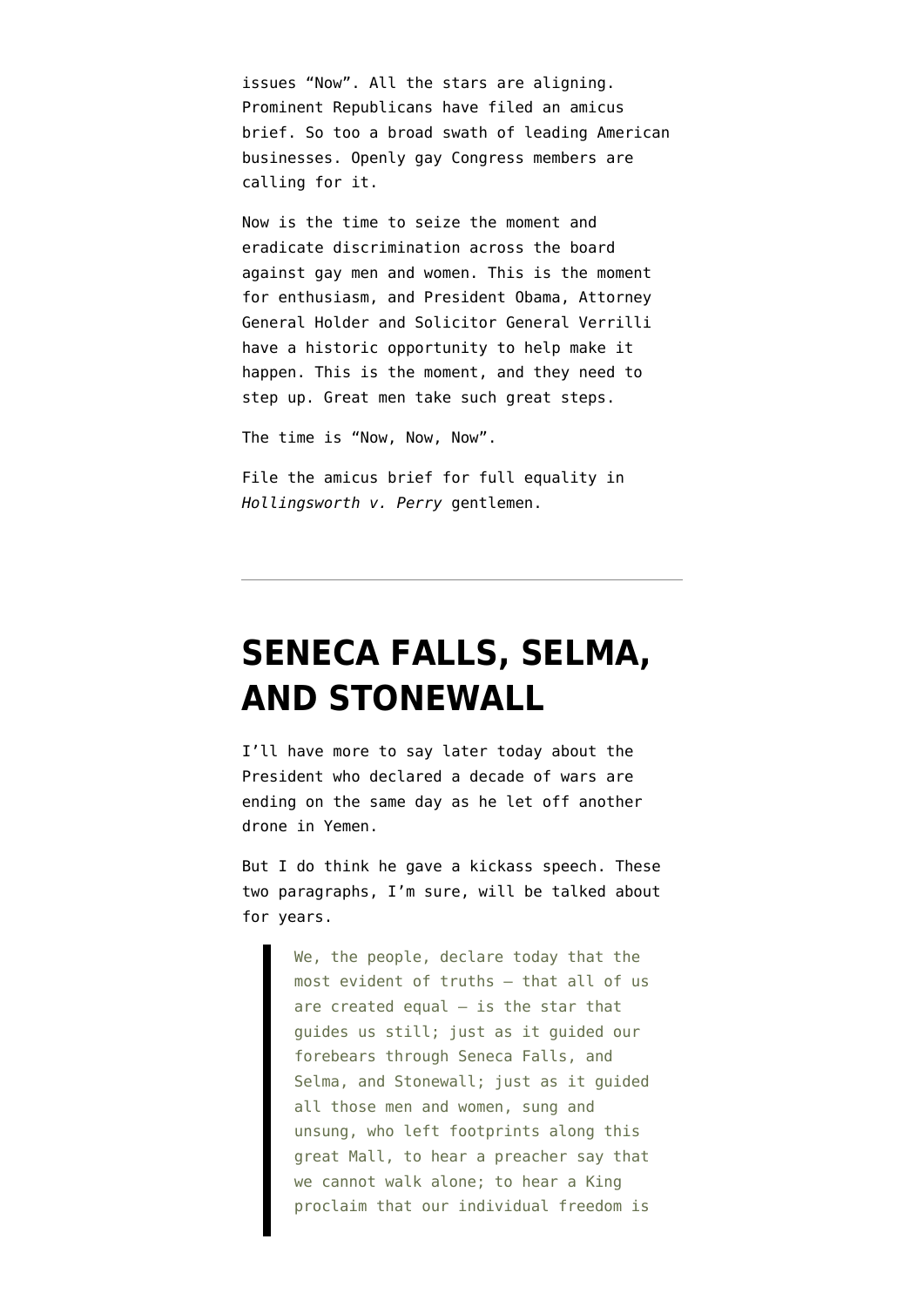inextricably bound to the freedom of every soul on Earth.

It is now our generation's task to carry on what those pioneers began. For our journey is not complete until our wives, our mothers, and daughters can earn a living equal to their efforts. Our journey is not complete until our gay brothers and sisters are treated like anyone else under the law – for if we are truly created equal, then surely the love we commit to one another must be equal as well. Our journey is not complete until no citizen is forced to wait for hours to exercise the right to vote. Our journey is not complete until we find a better way to welcome the striving, hopeful immigrants who still see America as a land of opportunity; until bright young students and engineers are enlisted in our workforce rather than expelled from our country. Our journey is not complete until all our children, from the streets of Detroit to the hills of Appalachia to the quiet lanes of Newtown, know that they are cared for, and cherished, and always safe from harm.

The best thing Obama's DOJ has done–under Assistant Attorney General Thomas Perez–has been to fight for equal rights. I'm glad Obama paid tribute to it so movingly in his speech. The full speech is below the rule.

Vice President Biden, Mr. Chief Justice, Members of the United States Congress, distinguished guests, and fellow citizens:

Each time we gather to inaugurate a president, we bear witness to the enduring strength of our Constitution. We affirm the promise of our democracy. We recall that what binds this nation together is not the colors of our skin or the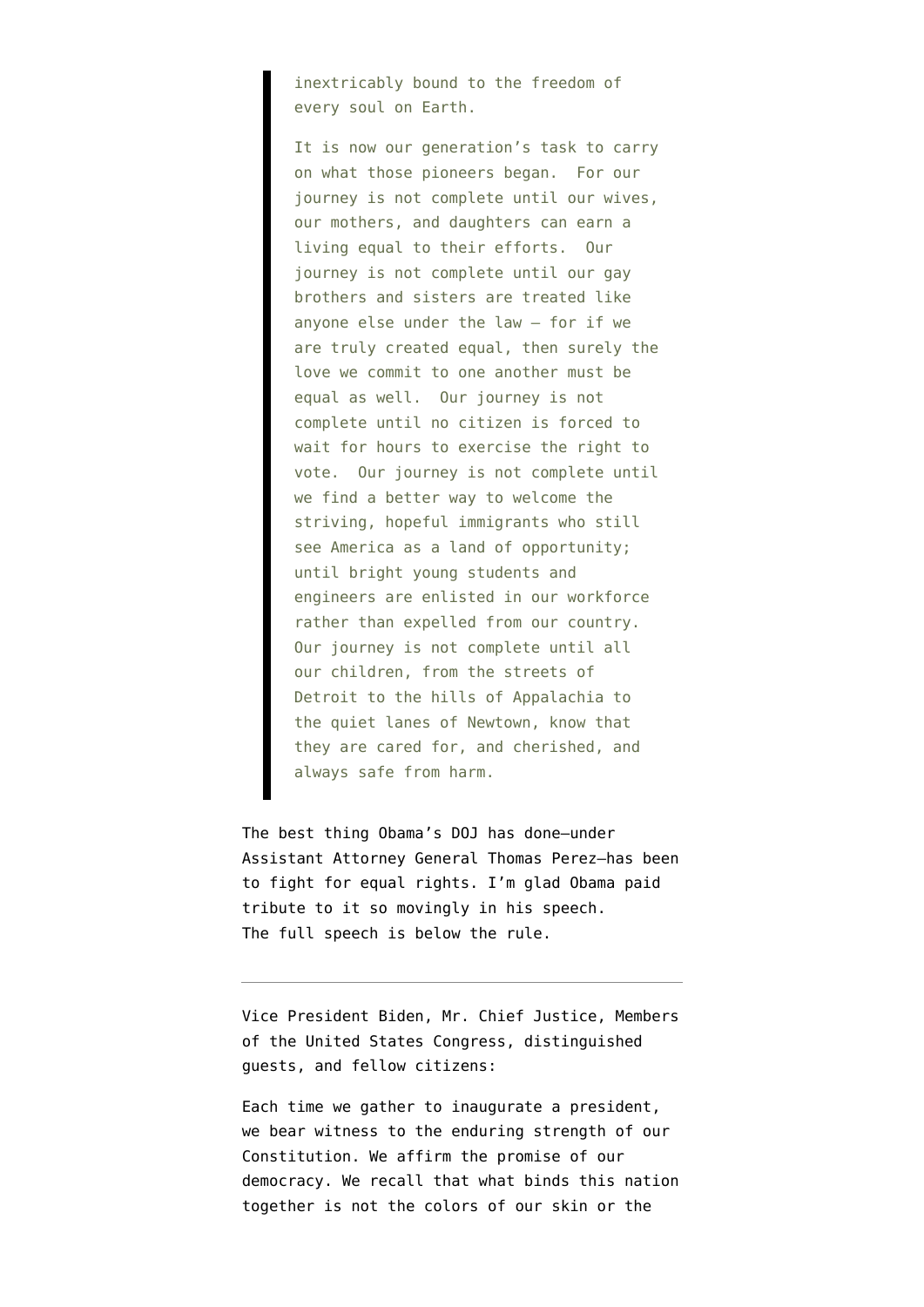tenets of our faith or the origins of our names. What makes us exceptional - what makes us American – is our allegiance to an idea, articulated in a declaration made more than two centuries ago:

"We hold these truths to be self-evident, that all men are created equal, that they are endowed by their Creator with certain unalienable rights, that among these are Life, Liberty, and the pursuit of Happiness."

Today we continue a never-ending journey, to bridge the meaning of those words with the realities of our time. For history tells us that while these truths may be self-evident, they have never been self-executing; that while freedom is a gift from God, it must be secured by His people here on Earth. The patriots of 1776 did not fight to replace the tyranny of a king with the privileges of a few or the rule of a mob. They gave to us a Republic, a government of, and by, and for the people, entrusting each generation to keep safe our founding creed.

For more than two hundred years, we have.

Through blood drawn by lash and blood drawn by sword, we learned that no union founded on the principles of liberty and equality could survive half-slave and half-free. We made ourselves anew, and vowed to move forward together.

Together, we determined that a modern economy requires railroads and highways to speed travel and commerce; schools and colleges to train our workers.

Together, we discovered that a free market only thrives when there are rules to ensure competition and fair play.

Together, we resolved that a great nation must care for the vulnerable, and protect its people from life's worst hazards and misfortune.

Through it all, we have never relinquished our skepticism of central authority, nor have we succumbed to the fiction that all society's ills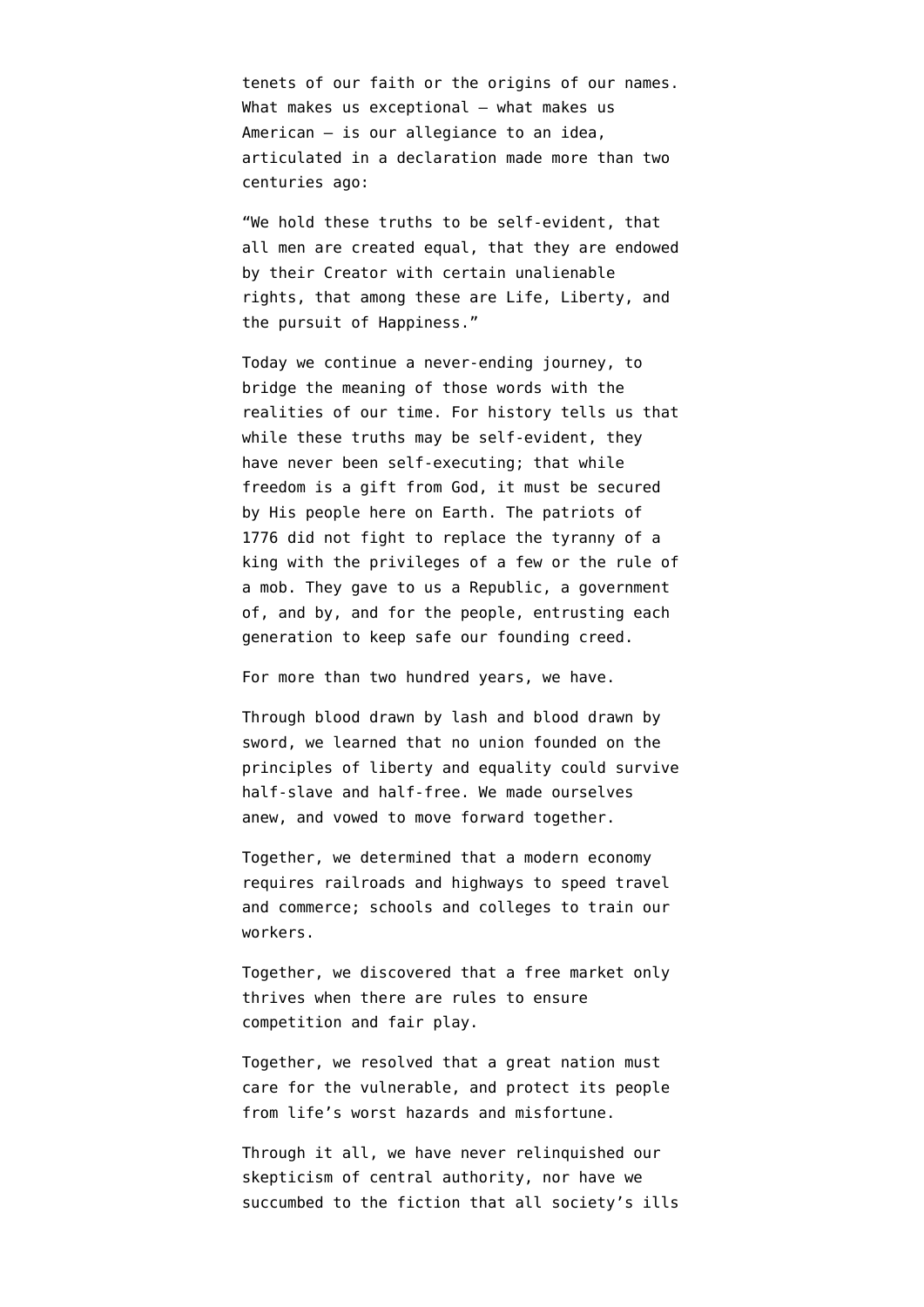can be cured through government alone. Our celebration of initiative and enterprise; our insistence on hard work and personal responsibility, are constants in our character.

But we have always understood that when times change, so must we; that fidelity to our founding principles requires new responses to new challenges; that preserving our individual freedoms ultimately requires collective action. For the American people can no more meet the demands of today's world by acting alone than American soldiers could have met the forces of fascism or communism with muskets and militias. No single person can train all the math and science teachers we'll need to equip our children for the future, or build the roads and networks and research labs that will bring new jobs and businesses to our shores. Now, more than ever, we must do these things together, as one nation, and one people.

This generation of Americans has been tested by crises that steeled our resolve and proved our resilience. A decade of war is now ending. An economic recovery has begun. America's possibilities are limitless, for we possess all the qualities that this world without boundaries demands: youth and drive; diversity and openness; an endless capacity for risk and a gift for reinvention. My fellow Americans, we are made for this moment, and we will seize it – so long as we seize it together.

For we, the people, understand that our country cannot succeed when a shrinking few do very well and a growing many barely make it. We believe that America's prosperity must rest upon the broad shoulders of a rising middle class. We know that America thrives when every person can find independence and pride in their work; when the wages of honest labor liberate families from the brink of hardship. We are true to our creed when a little girl born into the bleakest poverty knows that she has the same chance to succeed as anybody else, because she is an American, she is free, and she is equal, not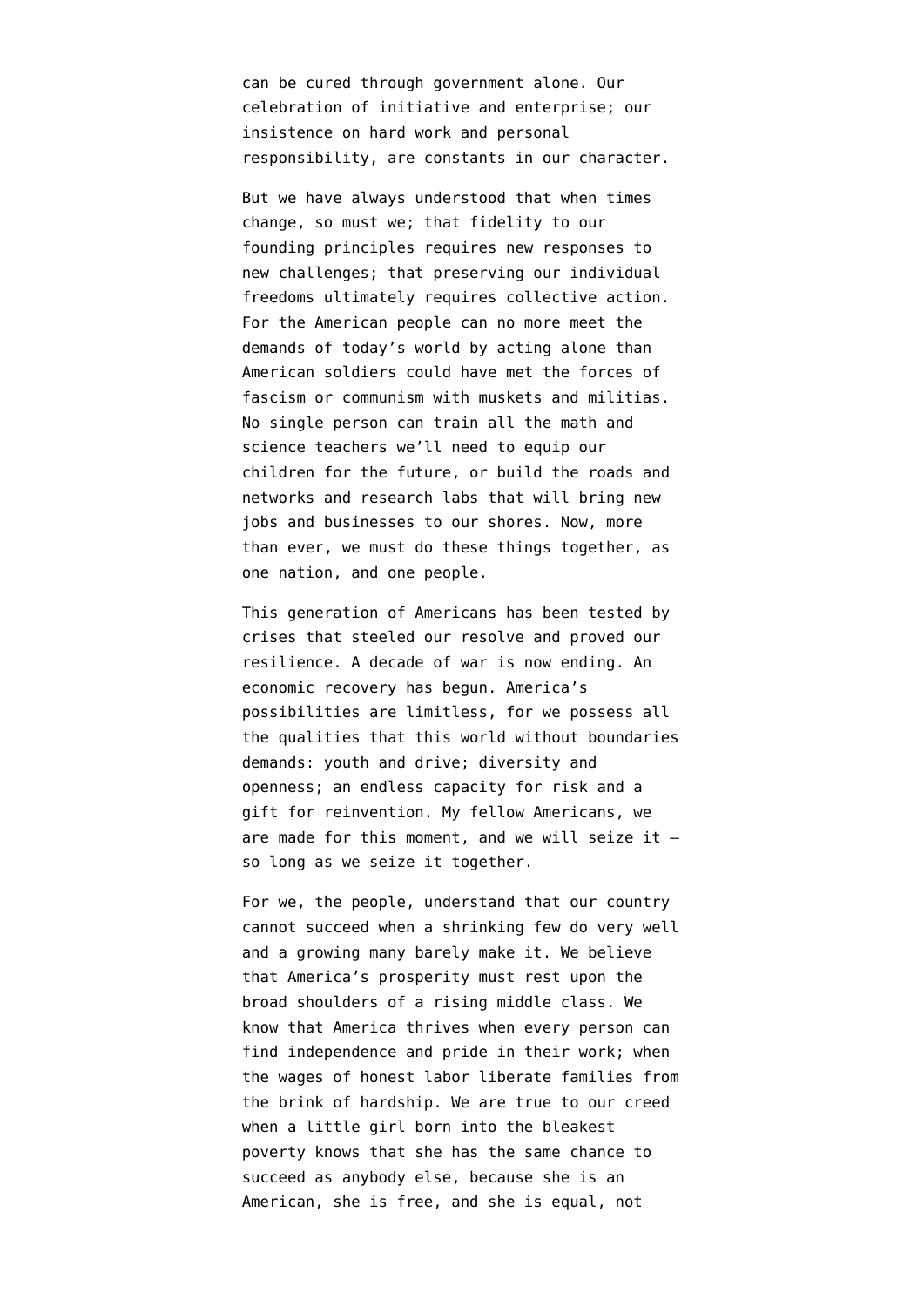just in the eyes of God but also in our own.

We understand that outworn programs are inadequate to the needs of our time. We must harness new ideas and technology to remake our government, revamp our tax code, reform our schools, and empower our citizens with the skills they need to work harder, learn more, and reach higher. But while the means will change, our purpose endures: a nation that rewards the effort and determination of every single American. That is what this moment requires. That is what will give real meaning to our creed.

We, the people, still believe that every citizen deserves a basic measure of security and dignity. We must make the hard choices to reduce the cost of health care and the size of our deficit. But we reject the belief that America must choose between caring for the generation that built this country and investing in the generation that will build its future. For we remember the lessons of our past, when twilight years were spent in poverty, and parents of a child with a disability had nowhere to turn. We do not believe that in this country, freedom is reserved for the lucky, or happiness for the few. We recognize that no matter how responsibly we live our lives, any one of us, at any time, may face a job loss, or a sudden illness, or a home swept away in a terrible storm. The commitments we make to each other – through Medicare, and Medicaid, and Social Security – these things do not sap our initiative; they strengthen us. They do not make us a nation of takers; they free us to take the risks that make this country great.

We, the people, still believe that our obligations as Americans are not just to ourselves, but to all posterity. We will respond to the threat of climate change, knowing that the failure to do so would betray our children and future generations. Some may still deny the overwhelming judgment of science, but none can avoid the devastating impact of raging fires,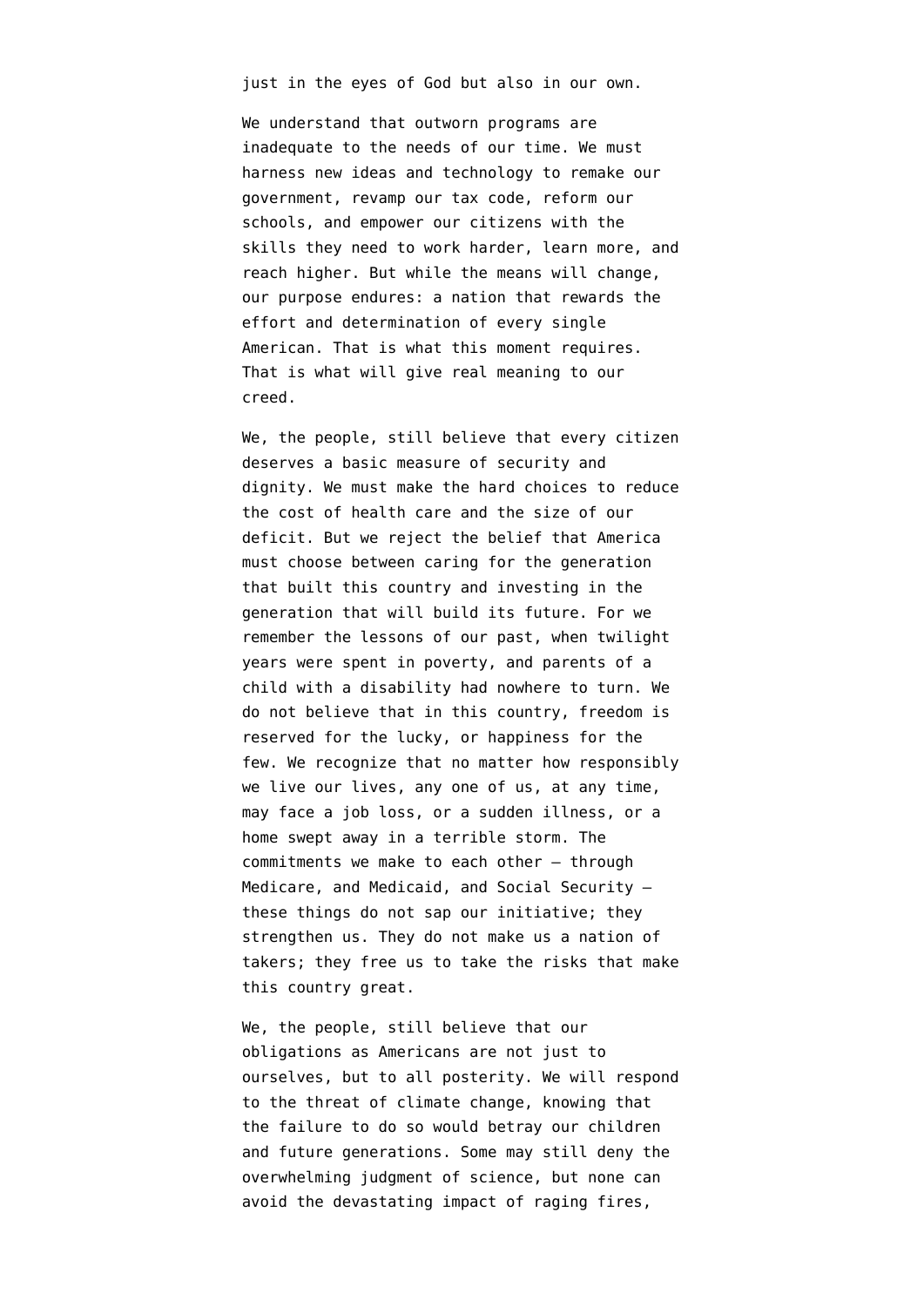and crippling drought, and more powerful storms. The path towards sustainable energy sources will be long and sometimes difficult. But America cannot resist this transition; we must lead it. We cannot cede to other nations the technology that will power new jobs and new industries – we must claim its promise. That is how we will maintain our economic vitality and our national treasure – our forests and waterways; our croplands and snowcapped peaks. That is how we will preserve our planet, commanded to our care by God. That's what will lend meaning to the creed our fathers once declared.

We, the people, still believe that enduring security and lasting peace do not require perpetual war. Our brave men and women in uniform, tempered by the flames of battle, are unmatched in skill and courage. Our citizens, seared by the memory of those we have lost, know too well the price that is paid for liberty. The knowledge of their sacrifice will keep us forever vigilant against those who would do us harm. But we are also heirs to those who won the peace and not just the war, who turned sworn enemies into the surest of friends, and we must carry those lessons into this time as well.

We will defend our people and uphold our values through strength of arms and rule of law. We will show the courage to try and resolve our differences with other nations peacefully – not because we are naïve about the dangers we face, but because engagement can more durably lift suspicion and fear. America will remain the anchor of strong alliances in every corner of the globe; and we will renew those institutions that extend our capacity to manage crisis abroad, for no one has a greater stake in a peaceful world than its most powerful nation. We will support democracy from Asia to Africa; from the Americas to the Middle East, because our interests and our conscience compel us to act on behalf of those who long for freedom. And we must be a source of hope to the poor, the sick, the marginalized, the victims of prejudice – not out of mere charity, but because peace in our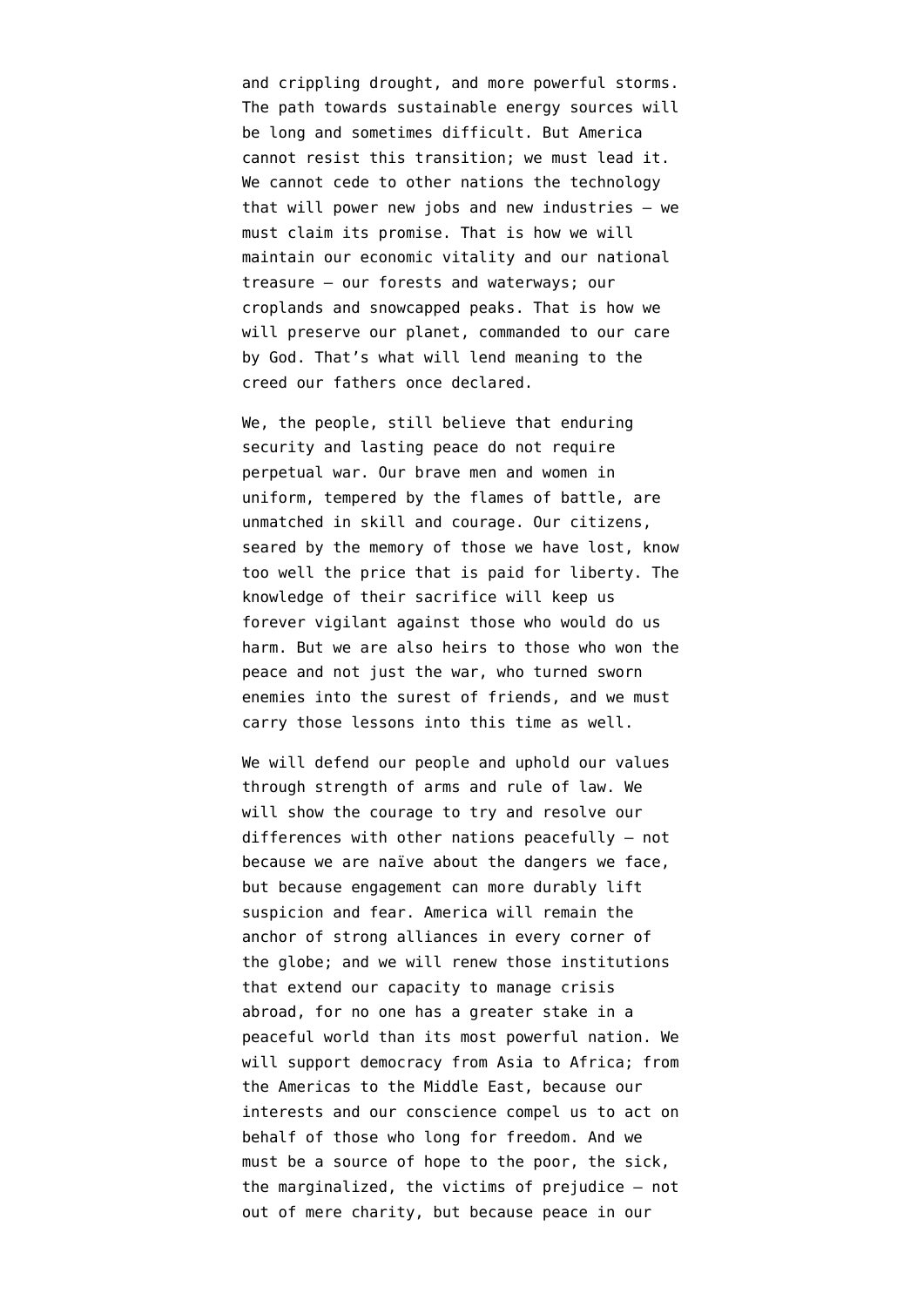time requires the constant advance of those principles that our common creed describes: tolerance and opportunity; human dignity and justice.

We, the people, declare today that the most evident of truths – that all of us are created equal – is the star that guides us still; just as it guided our forebears through Seneca Falls, and Selma, and Stonewall; just as it guided all those men and women, sung and unsung, who left footprints along this great Mall, to hear a preacher say that we cannot walk alone; to hear a King proclaim that our individual freedom is inextricably bound to the freedom of every soul on Earth.

It is now our generation's task to carry on what those pioneers began. For our journey is not complete until our wives, our mothers, and daughters can earn a living equal to their efforts. Our journey is not complete until our gay brothers and sisters are treated like anyone else under the law – for if we are truly created equal, then surely the love we commit to one another must be equal as well. Our journey is not complete until no citizen is forced to wait for hours to exercise the right to vote. Our journey is not complete until we find a better way to welcome the striving, hopeful immigrants who still see America as a land of opportunity; until bright young students and engineers are enlisted in our workforce rather than expelled from our country. Our journey is not complete until all our children, from the streets of Detroit to the hills of Appalachia to the quiet lanes of Newtown, know that they are cared for, and cherished, and always safe from harm.

That is our generation's task – to make these words, these rights, these values – of Life, and Liberty, and the Pursuit of Happiness – real for every American. Being true to our founding documents does not require us to agree on every contour of life; it does not mean we will all define liberty in exactly the same way, or follow the same precise path to happiness.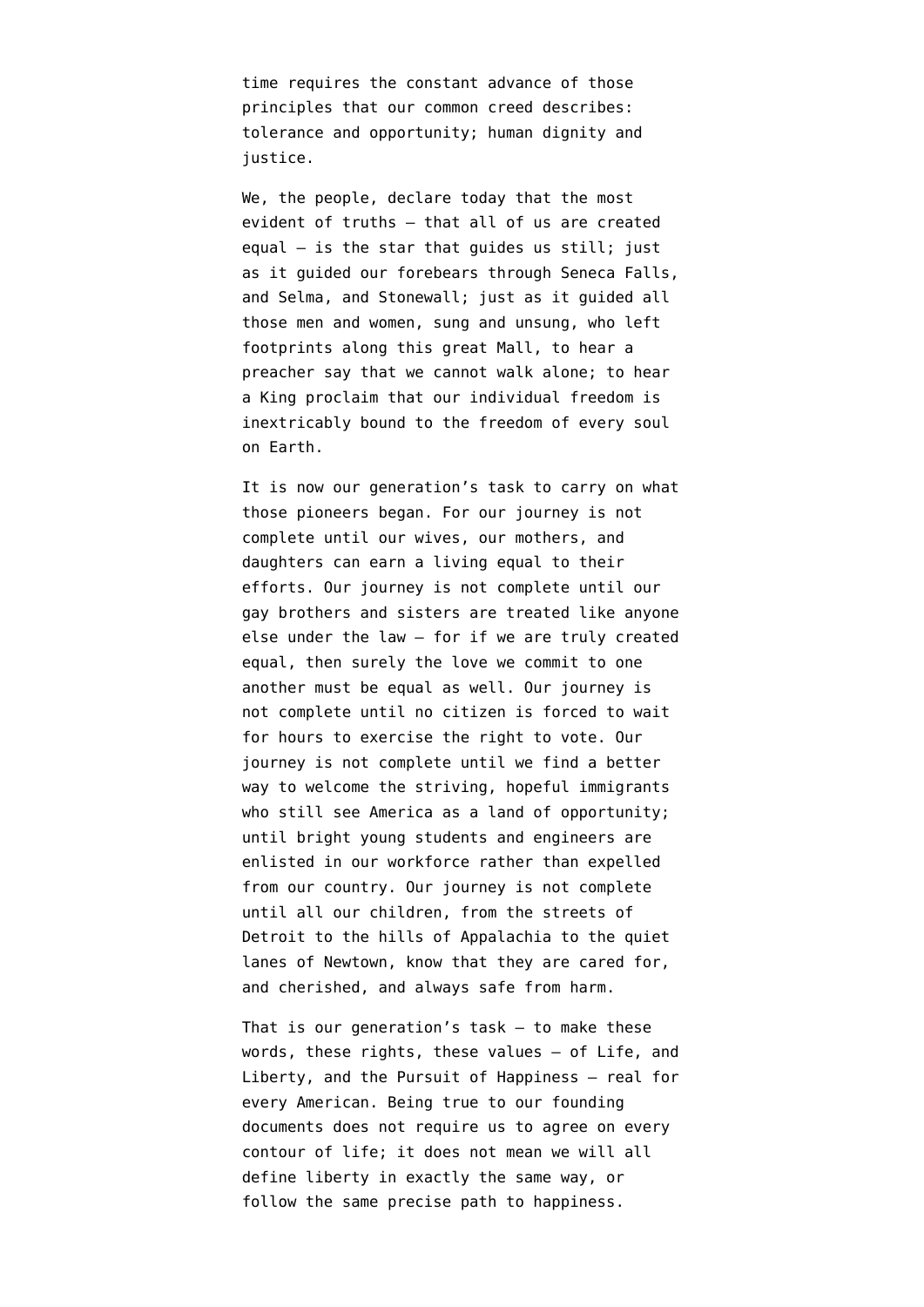Progress does not compel us to settle centurieslong debates about the role of government for all time – but it does require us to act in our time.

For now decisions are upon us, and we cannot afford delay. We cannot mistake absolutism for principle, or substitute spectacle for politics, or treat name-calling as reasoned debate. We must act, knowing that our work will be imperfect. We must act, knowing that today's victories will be only partial, and that it will be up to those who stand here in four years, and forty years, and four hundred years hence to advance the timeless spirit once conferred to us in a spare Philadelphia hall.

My fellow Americans, the oath I have sworn before you today, like the one recited by others who serve in this Capitol, was an oath to God and country, not party or faction – and we must faithfully execute that pledge during the duration of our service. But the words I spoke today are not so different from the oath that is taken each time a soldier signs up for duty, or an immigrant realizes her dream. My oath is not so different from the pledge we all make to the flag that waves above and that fills our hearts with pride.

They are the words of citizens, and they represent our greatest hope.

You and I, as citizens, have the power to set this country's course.

You and I, as citizens, have the obligation to shape the debates of our time – not only with the votes we cast, but with the voices we lift in defense of our most ancient values and enduring ideals.

Let each of us now embrace, with solemn duty and awesome joy, what is our lasting birthright. With common effort and common purpose, with passion and dedication, let us answer the call of history, and carry into an uncertain future that precious light of freedom.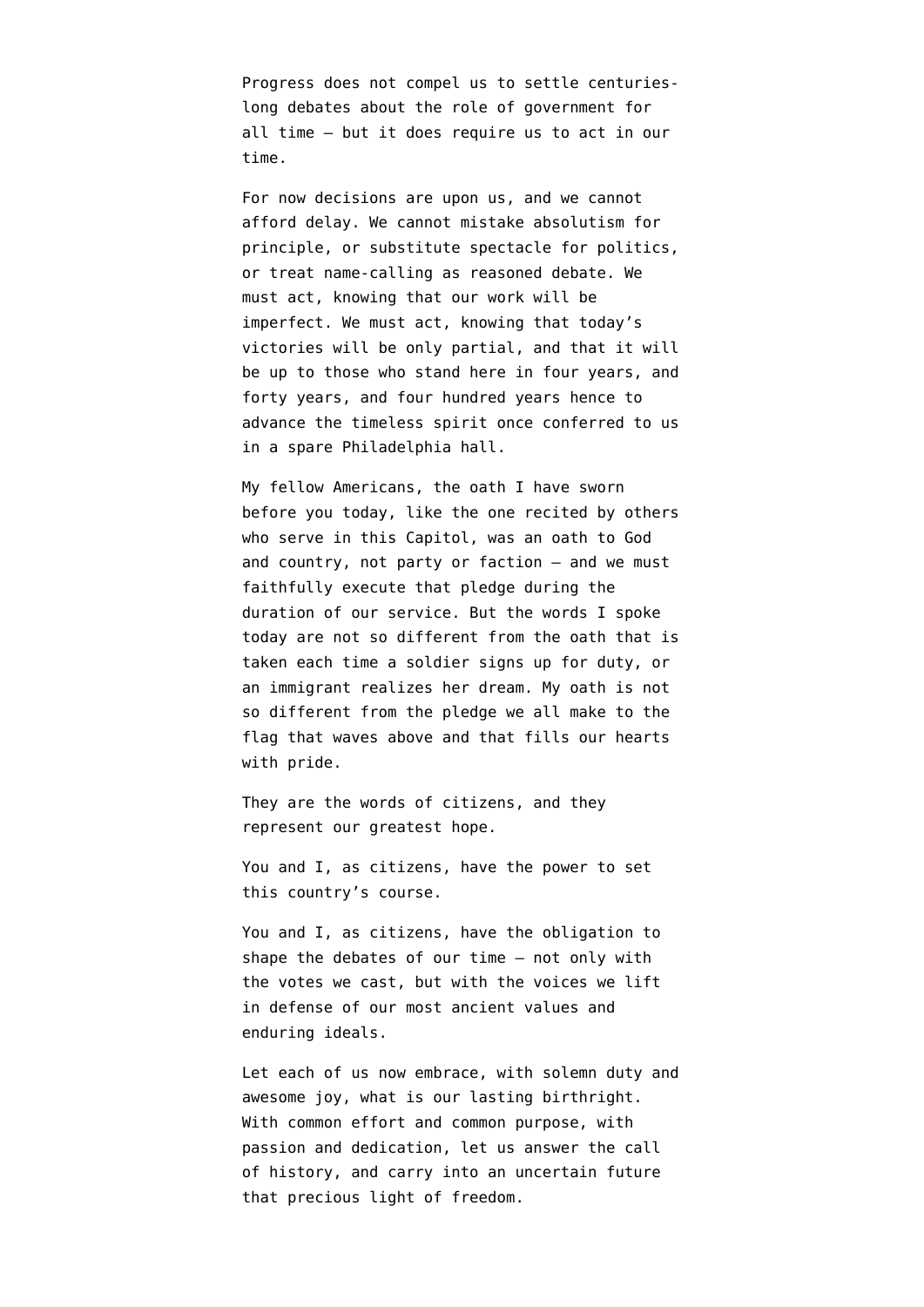Thank you, God Bless you, and may He forever bless these United States of America.

### **[SHORTER ROGER AILES:](https://www.emptywheel.net/2012/12/04/shorter-roger-ailes-im-not-a-kingmaker-im-a-chairman-maker/) [I'M NOT A KINGMAKER,](https://www.emptywheel.net/2012/12/04/shorter-roger-ailes-im-not-a-kingmaker-im-a-chairman-maker/) [I'M A CHAIRMAN-MAKER](https://www.emptywheel.net/2012/12/04/shorter-roger-ailes-im-not-a-kingmaker-im-a-chairman-maker/)**

Presumably as part of David Petraeus' effort to rehabilitate his image, [Bob Woodward obtained a](http://www.washingtonpost.com/lifestyle/style/fox-news-chiefs-failed-attempt-to-enlist-petraeus-as-presidential-candidate/2012/12/03/15fdcea8-3d77-11e2-a2d9-822f58ac9fd5_print.html) [tape of a discussion](http://www.washingtonpost.com/lifestyle/style/fox-news-chiefs-failed-attempt-to-enlist-petraeus-as-presidential-candidate/2012/12/03/15fdcea8-3d77-11e2-a2d9-822f58ac9fd5_print.html) in which Fox News' "Analyst" Kathleen McFarland passes on Roger Ailes' April 2011 advice to Petraeus: if Obama doesn't name him Chairman of the Joint Chiefs, Ailes instructed, he should quit and run for President.

When you [listen to the tape](http://www.washingtonpost.com/lifestyle/style/petraeus-in-2011-fox-news-interview-im-not-running-for-president/2012/12/03/c0aa0c72-3d6d-11e2-a2d9-822f58ac9fd5_video.html), it seems clear Petraeus is getting the promises Ailes and Rupert Murdoch previously made to him on a tape he presumably knew was running. Note the way he leads the discussion in this passage.

> Petraeus: He is. Tell him if I ever ran *[laughs]* but I won't . . . Q: Okay, I know. I know. Petraeus: But if I ever ran, I'd take him up on his offer. Q: Okay. All right. Petraeus: He said he would quit Fox. Q: I know. Look, he's not the only one. Petraeus: And bankroll it. Q: Bankroll it? *[Laughs]* Petraeus: Or maybe I'm confusing that with Rupert. No. *[Laughter]* Q: I know Roger, he's done okay, but . . . no, I think the one who's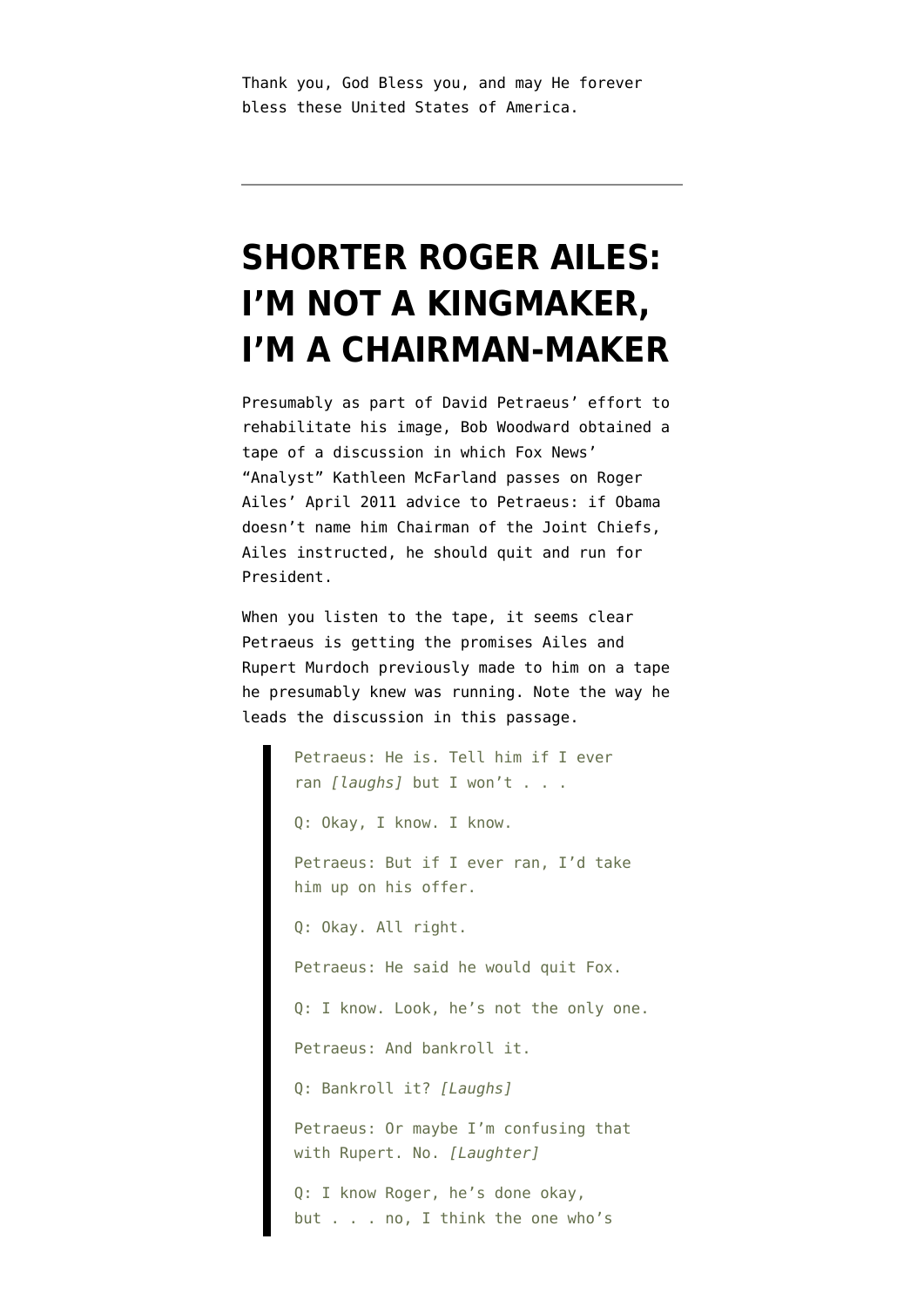bankrolling it is the big boss.

Petraeus: That might be it.

Q: Okay. The big boss is bankrolling it. Roger's going to run it. And the rest of us are going to be your in-house.

Mind you, I'm not sure what Petraeus thought he was accomplishing by getting this on tape. It is not news, after all, that Republican hacks like Ailes wanted Petraeus to run. Nor is it news that Fox is a partian organization that would drop everything to back the right candidate. And a tape record that Murdoch promised to bankroll the unsullied Petraeus for President does not legally bind Murdoch to do the same for a nowshamed former General.

So while the tape and transcript are fun on a lot of levels, all they really does is confirm what we've long known about Ailes, Murdoch, and the publicity hound Petraeus.

Moreover, I'm far more troubled by the way McFarland discussed what she called gossip she has picked up from some former chiefs, purportedly repeating the White House's fears, about Petraeus.

> Q: Okay. But they think if you're chairman, they can't overrule you. They can't go against whatever your advice is going to be, militarily. Plus, they have a Colin Powell problem. Where Colin Powell, very successful chairman, is everybody's sort of rallying point to run for an office where there's nobody that they think is  $-$  that the group can . . .

Petraeus: But of course he didn't run.

Q: But he could have.

Petraeus: And he wouldn't have. No.

Q: He could have. Politically, he could have. So they look at you and they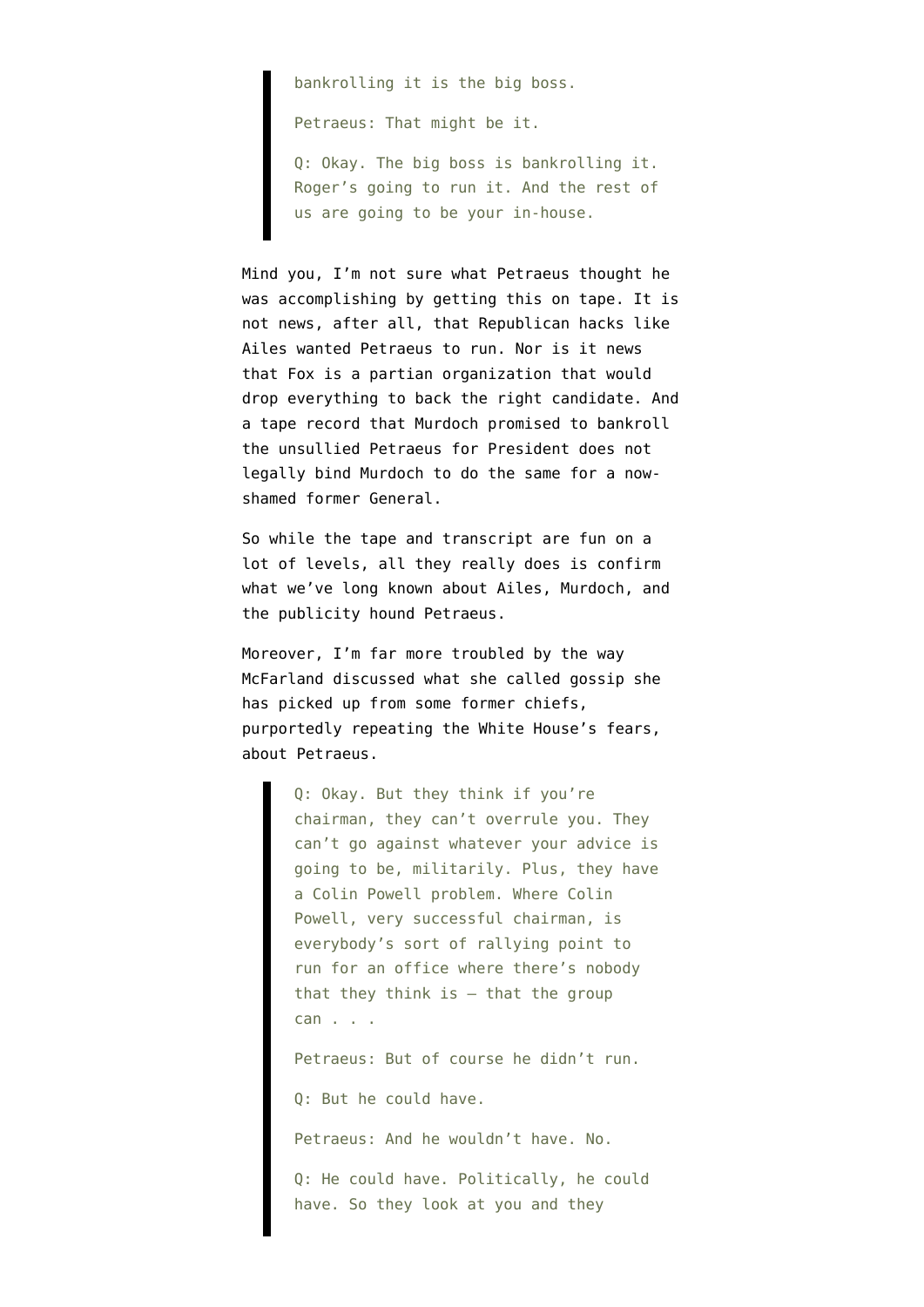think, how can we keep him quiet? We don't want him out on the loose to potentially run in '12, and we sure don't want him in '16. We'll put him at the CIA, where he can speak publicly twice a year before an open session of Congress. No backgrounders to the press, no Sunday talk shows, no speeches, no nothing. Now, I'm throwing that out as gossip.

Mind you, McFarland attributes these beliefs to the White House via presumably retired officers, not Ailes. But it comes just after she has delivered Ailes' instructions: take JCS or run for President.

> Q: That's not the question at this point. He says that if you're offered chairman, take it. If you're offered anything else, don't take it, resign in six months and run for president. Okay?

So in addition to a purported media outlet (albeit one that solicited advice on its coverage) recruiting Petraeus to run for President, said media outlet first said that if Petraeus could get into a position where the White House "can't overrule" him, he should stay in government.

Just minutes after relaying advice that he should stay if he were JCS Chair, McFarland stated that the value of having him at Chair is that the Commander-in-Chief could not overrule him.

For Fox, it seems, having their guy in charge is more important than maintaining civilian rule over the military.

When Woodward contacted Ailes about the conversation, Ailes downplayed McFarland's actions, her position at Fox, and his own role.

> In a telephone interview Monday, the wily and sharp-tongued Ailes said he did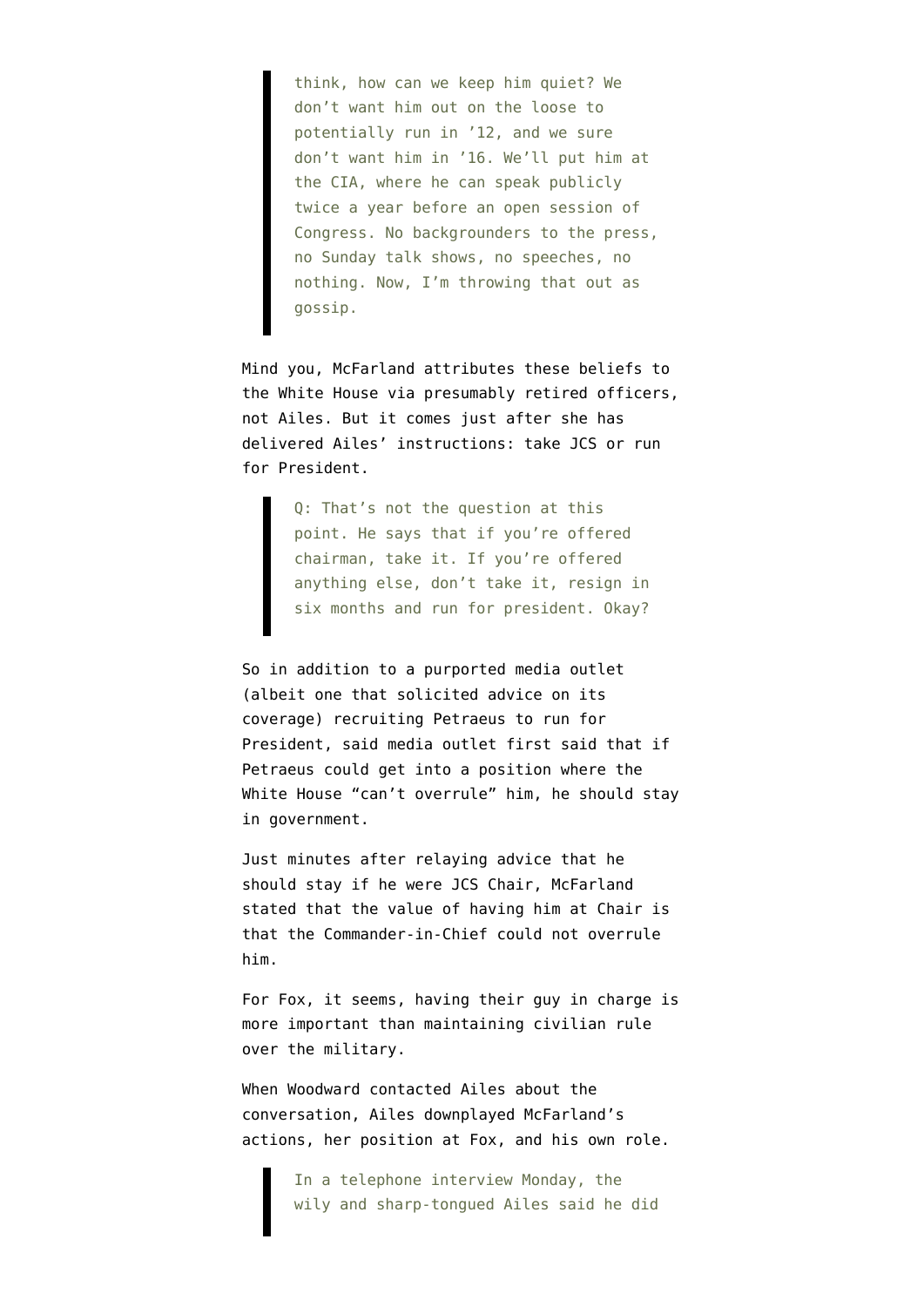indeed ask McFarland to make the pitch to Petraeus. "It was more of a joke, a wiseass way I have," he said. "I thought the Republican field [in the primaries] needed to be shaken up and Petraeus might be a good candidate."

Ailes added, "It sounds like she thought she was on a secret mission in the Reagan administration. . . . She was way out of line. . . . It's someone's fantasy to make me a kingmaker. It's not my job." He said that McFarland was not an employee of Fox but a contributor paid less than \$75,000 a year.

He wasn't a kingmaker, Ailes said. Though it seems he was happy to play Chairman-Maker.

# **[ROMNEY'S WHITE](https://www.emptywheel.net/2012/11/19/romneys-white-whale-old-man-it-and-the-election-that-got-away/) [WHALE: OLD MAN'S IT](https://www.emptywheel.net/2012/11/19/romneys-white-whale-old-man-it-and-the-election-that-got-away/) [AND THE ELECTION](https://www.emptywheel.net/2012/11/19/romneys-white-whale-old-man-it-and-the-election-that-got-away/) [THAT GOT AWAY](https://www.emptywheel.net/2012/11/19/romneys-white-whale-old-man-it-and-the-election-that-got-away/)**



shears, bit the craft

[Illustration from Moby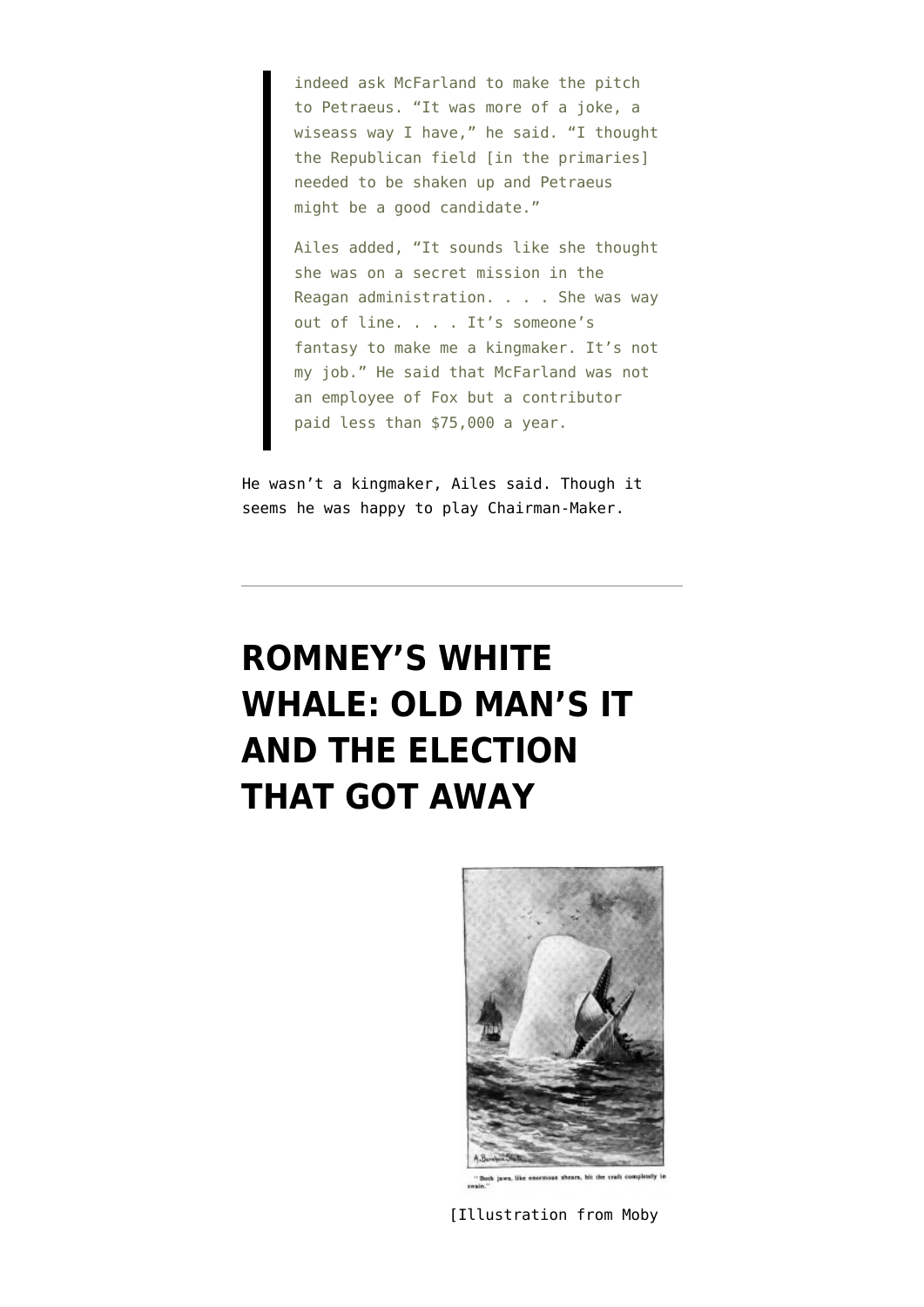ArsTechnica [did a](http://arstechnica.com/information-technology/2012/11/romney-campaign-got-its-it-from-best-buy-staples-and-friends/) [comparison](http://arstechnica.com/information-technology/2012/11/romney-campaign-got-its-it-from-best-buy-staples-and-friends/) between Mitt Romney's and Barack Obama's campaigns' information technology expenditures. They note a few key attributes that differentiate the Romney campaign's use of IT:

- Outsource anything that's not a key competency, and spend as little as possible on it;
- Reward "friends" with outsourcing contracts;
- Spend on ad hoc items and pre-built SaaS\* (buy from "friends" where possible).

Sure looks like the typical modus operandi of vulture capitalists that don't invest but hitand-run on the high seas, looking to harpoon anything of value in order to [flay its carcass](http://www.coolantarctica.com/gallery/whales_whaling/0035.htm) for cash. This says something both familiar and abhorrent about Mitt Romney and his supporters with regard to democracy.

But there are several other points that ArsTechnica missed in their assessment.

Generational shift — The difference in funds allocated and the way in which the IT monies were spent revealed a compelling truth: old guy Romney doesn't value information technology the way younger guy Obama does. It's a generational shift, from old school campaigns which still rely heavily on direct mail and broadcast media, to digital campaigns run by [Gen-X](http://en.wikipedia.org/wiki/Generation_X) and [Millennials](http://en.wikipedia.org/wiki/Millenials) who are [digital natives](http://en.wikipedia.org/wiki/Digital_native).

Based on past performance by vendors and team members alike, Obama's team also trusts the technology team it assembled to do work quickly, effectively, on the fly. They trusted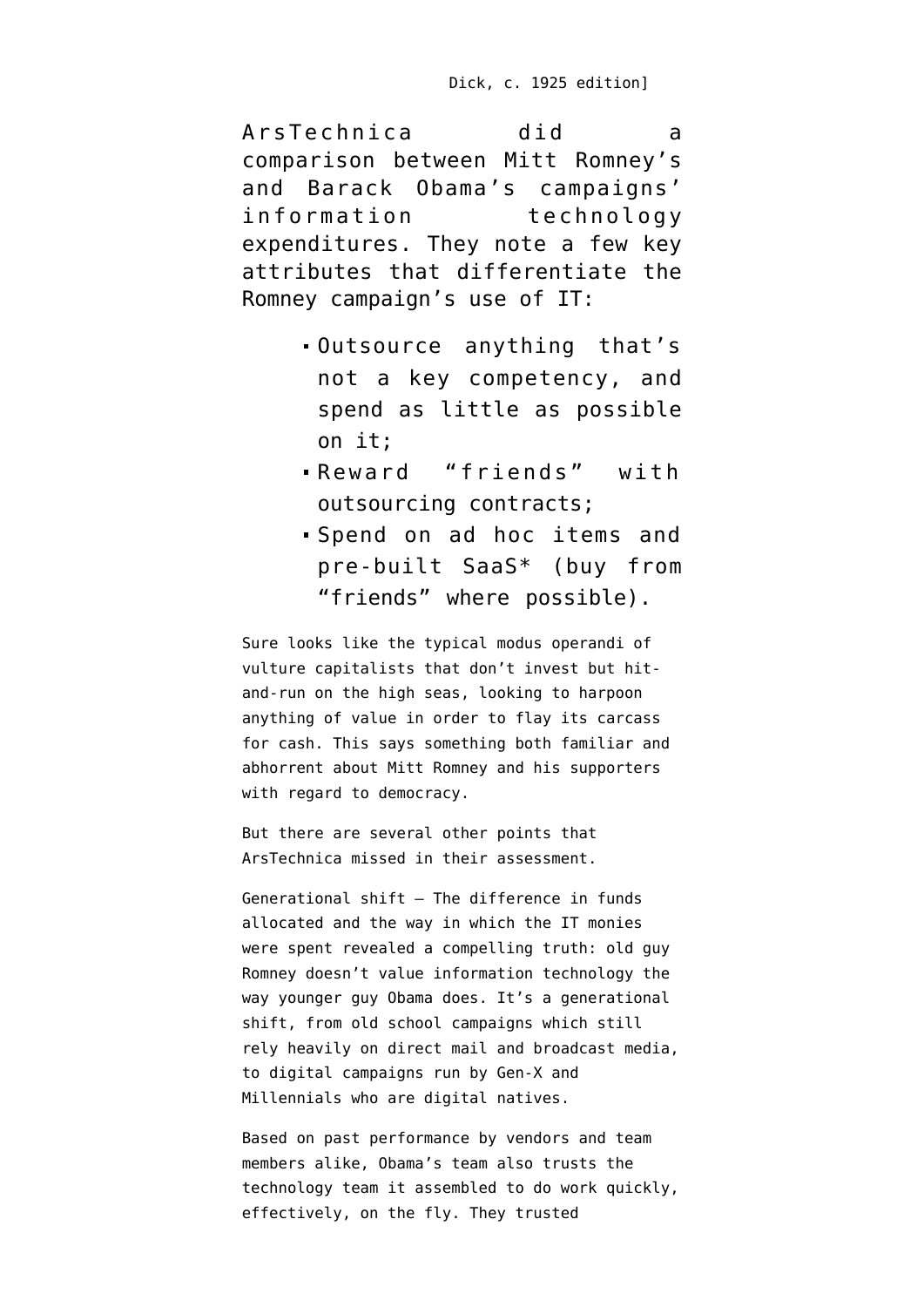technology.

In contrast, Romney's camp went with bigger brand name vendors like Best Buy (via service subsidiary) and SalesForce (for customer relationship management SaaS app). In megacorporate they trust, apparently.

IT effectiveness opaque to outsiders — What exactly was the Romney team's ORCA application? ArsTechnica notes the lack of disclosure, but doesn't really ask a key question: *what were all of ORCA's deliverables?* It sure wasn't a GOTV application based on what the public could see. It looked more like a GMSV (giant money-sucking vortex) and [nobody from Team Romney wants to](http://dailycaller.com/2012/11/16/whos-responsible-for-project-orca-romney-campaign-silent/) [talk](http://dailycaller.com/2012/11/16/whos-responsible-for-project-orca-romney-campaign-silent/), while rejecting any claims that ORCA was a [fail whale.](http://en.wikipedia.org/wiki/File:Failwhale.png) We'll likely never know what the problems were with ORCA and what positive/negative impact it had on the campaign unless insiders leak about the application.

"Friends" made less visible IT contributions — Although some Obama supporters provided their own IT firepower to boost support through their own independent effort, the Romney camp received far more IT help in tandem through super PACs. The pro-Romney/anti-Obama digital campaign purchased by these super PAC "friends" was far larger than the Romney campaign's IT component.

And of course, IT spending by these groups can be a black hole since [donors' identities need](http://gppreview.com/2012/09/10/campaign-disclosure-in-the-super-pac-era-an-interview-with-dr-lee-drutman/) [not be disclosed.](http://gppreview.com/2012/09/10/campaign-disclosure-in-the-super-pac-era-an-interview-with-dr-lee-drutman/) How does the public know with absolute certainty what was donated if full disclosure isn't required? Under current campaign finance laws we can't be absolutely certain if donors provided cash, or a donationin-kind, or both; there's an inadequate amount of information reported providing a solid audit trail to assure the public that donations of any kind have been fully revealed. Ditto for privately-held corporations like those owned by the Koch brothers whose financial records are confidential; what was their contribution to these super PACs?

Yet firms with the biggest IT spending in the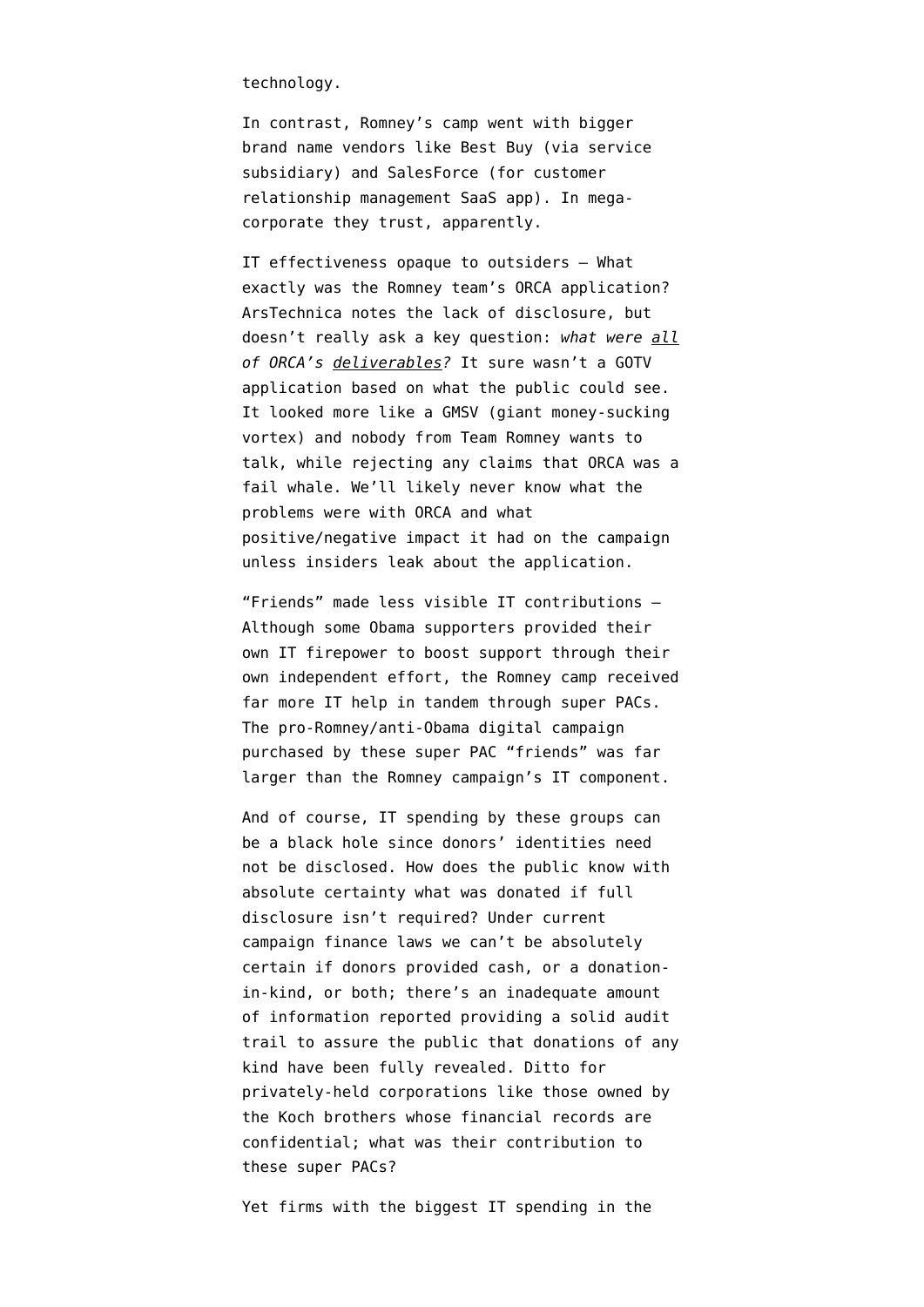world are required to be more transparent, due to their status as publicly-held entities. Funny how we expect our search engines and booksellers to be more upfront with their digital technology expenditures than a campaign that sought control of our federal government.

*\* SaaS = Software as a Service — buy-as-you-use hosted applications, versus packaged applications or developed/customized to order hosted applications.*

 $\frac{1}{2}$ 

## **[BROADWELL'S DENVER](https://www.emptywheel.net/2012/11/12/broadwells-denver-appearance-did-she-cover-petraeus-bad-briefs/) [APPEARANCE: DID SHE](https://www.emptywheel.net/2012/11/12/broadwells-denver-appearance-did-she-cover-petraeus-bad-briefs/) [COVER PETRAEUS' BAD](https://www.emptywheel.net/2012/11/12/broadwells-denver-appearance-did-she-cover-petraeus-bad-briefs/) [BRIEFS?](https://www.emptywheel.net/2012/11/12/broadwells-denver-appearance-did-she-cover-petraeus-bad-briefs/)**

[youtube]http://www.youtube.com/watch?v=W35dwmdG tig[/youtube]

Update: Sadly, it appears that the University of Denver has become cowardly and withdrawn the video, but I'm leaving the embed language in the post just to show the folly of their action.

Update 2: And now it's back, but at a [new URL](http://www.youtube.com/watch?v=W35dwmdGtig). Embed should be restored (for the video, not Broadwell…)

There was a lot of discussion last night of the [YouTube](http://www.youtube.com/watch?v=dPaf5OJSskY) you see here, which shows Paula Broadwell in an October 26 appearance at the University of Denver. One of the better analyses of the appearance, along with a transcription of Broadwell's comments on the Behghazi incident, was written by [Blake Hounshell of Foreign](http://blog.foreignpolicy.com/posts/2012/11/11/did_petraeus_mistress_reveal_new_benghazi_details) [Policy](http://blog.foreignpolicy.com/posts/2012/11/11/did_petraeus_mistress_reveal_new_benghazi_details).

I will leave it to others to discuss whether Broadwell disclosed classified information with her reference to the CIA holding two militia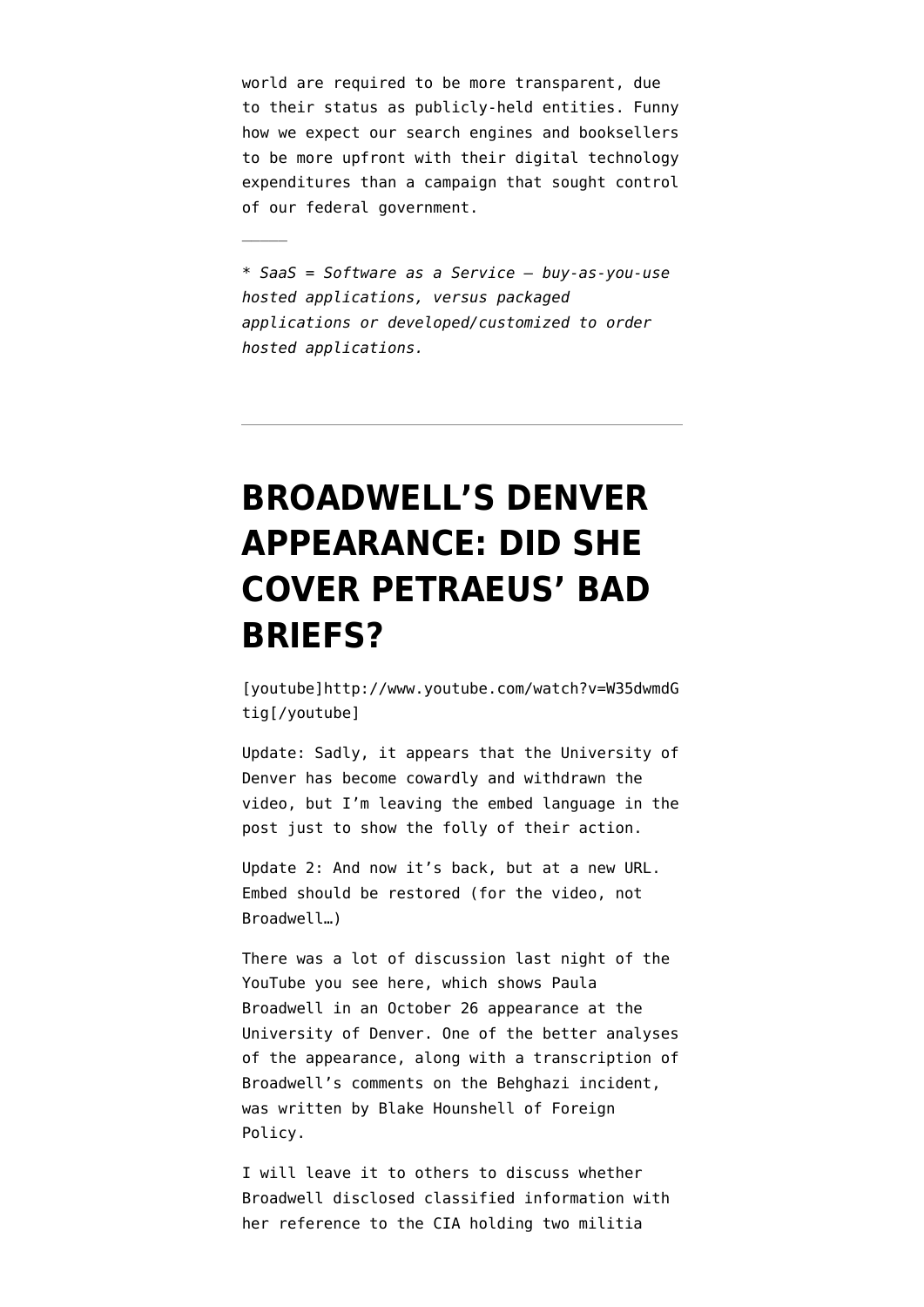members or if she might have been confused on that point [as Marcy suggests](https://twitter.com/emptywheel/statuses/267979144699183104). I want to concentrate on two other points that jumped out to me regarding the appearance and what Broadwell said.

First, the appearance is at the University of Denver's [Josef Korbel School of International](http://www.du.edu/korbel/academic/academic_degree_programs/ma/international_security_program/index.html) [Studies.](http://www.du.edu/korbel/academic/academic_degree_programs/ma/international_security_program/index.html) As the school points out, it is [named](http://www.du.edu/korbel/about/ourhistory.html) [after Madeleine Albright's father](http://www.du.edu/korbel/about/ourhistory.html) and has a history of producing prominent graduates in international relations. However, this school also came to my attention early last year when I was researching Raymond Davis. I found that Davis had a history of previous addresses where he had lived in close proximity to university programs such as the Josef Korbel school. In fact, I found that one of Davis' "business" operations even had a [corporate officer who](http://my.firedoglake.com/jimwhite/2011/02/17/does-raymond-davis-recruit-intelligence-agents-in-us/) [appeared to be a student at Josef Korbel.](http://my.firedoglake.com/jimwhite/2011/02/17/does-raymond-davis-recruit-intelligence-agents-in-us/) The information I found led me to believe that whatever his duties overseas, it seemed likely that Davis' duties while in the US may have been to recruit for the CIA and that graduate programs like this one were seen as prime recruiting grounds.

The second point I want to hit is how Broadwell described Petraeus' response after the Behnghazi attack. From Hounshell's transcript (around 35 minutes into the video, as Hounshell points out):

> The challenging thing for General Petraeus is that in his new position, he's not allowed to communicate with the press. So he's known all of this — they had correspondence with the CIA station chief in, in Libya. Within 24 hours they kind of knew what was happening.

But if you remember at the time  $-$  the Muslim video, the Mohamed video that came out, the demonstrations that were going on in Cairo — there were demonsrations in 22 other countries around the world. Tens of thousands of people. And our government was very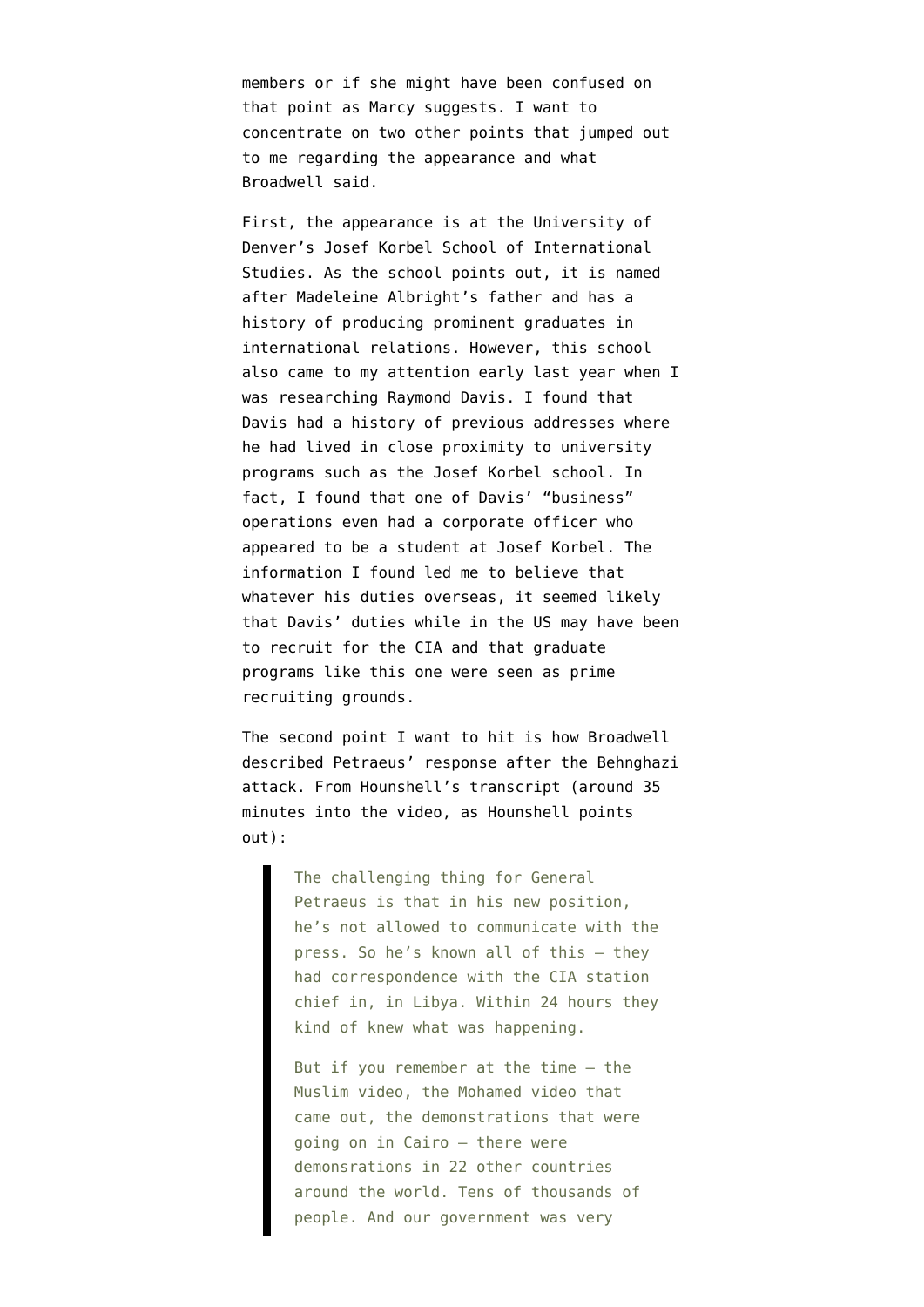concerned that this was going to become a nightmare for us.

So you can understand if you put yourself in his shoes or Secretary Clinton's shoes or the president's shoes that we thought it was tied somehow to the demonstrations in Cairo. And it's true that we have signal intelligence that shows the, um, the militia members in Libya were watching the demonstration in Cairo and it did sort of galvanize their effort. Um, so we'll find out the facts soon enough.

As a former intel officer it's frustrating to me because it reveals our sources and methods. I don't think the public necessarily needs to know all of that. It is a tragedy that we lost an ambassador and two other government officials. Um, and something — there was a failure in the system because there was additional security requested. But it's frustrating to see the sort of political aspect of what's going on with this whole investigation.

I think it is appropriate and a good thing that Broadwell reminds the audience that there had been demonstrations (and she didn't even point out that some were violent) in over twenty countries that day and that those demonstrations did indeed seem to be in response to the anti-Mohammed video. However, the rest of what Broadwell said I think is misleading at best and is aimed at trying to deflect from the evidence that Petraeus gamed the way he briefed Congress and the White House on the incident.

Recall that [I brought up back on October 19](http://www.emptywheel.net/2012/10/19/petraeus-pouts-about-his-small-drone-fleet-but-did-he-hide-benghazi-intelligence/) that there was evidence that for nearly a week afterward, Petraeus continued to brief Congress and the White House that the attack was in response to the video when it has been established (as Broadwell reminds us) within 24 hours that the attack was planned and not a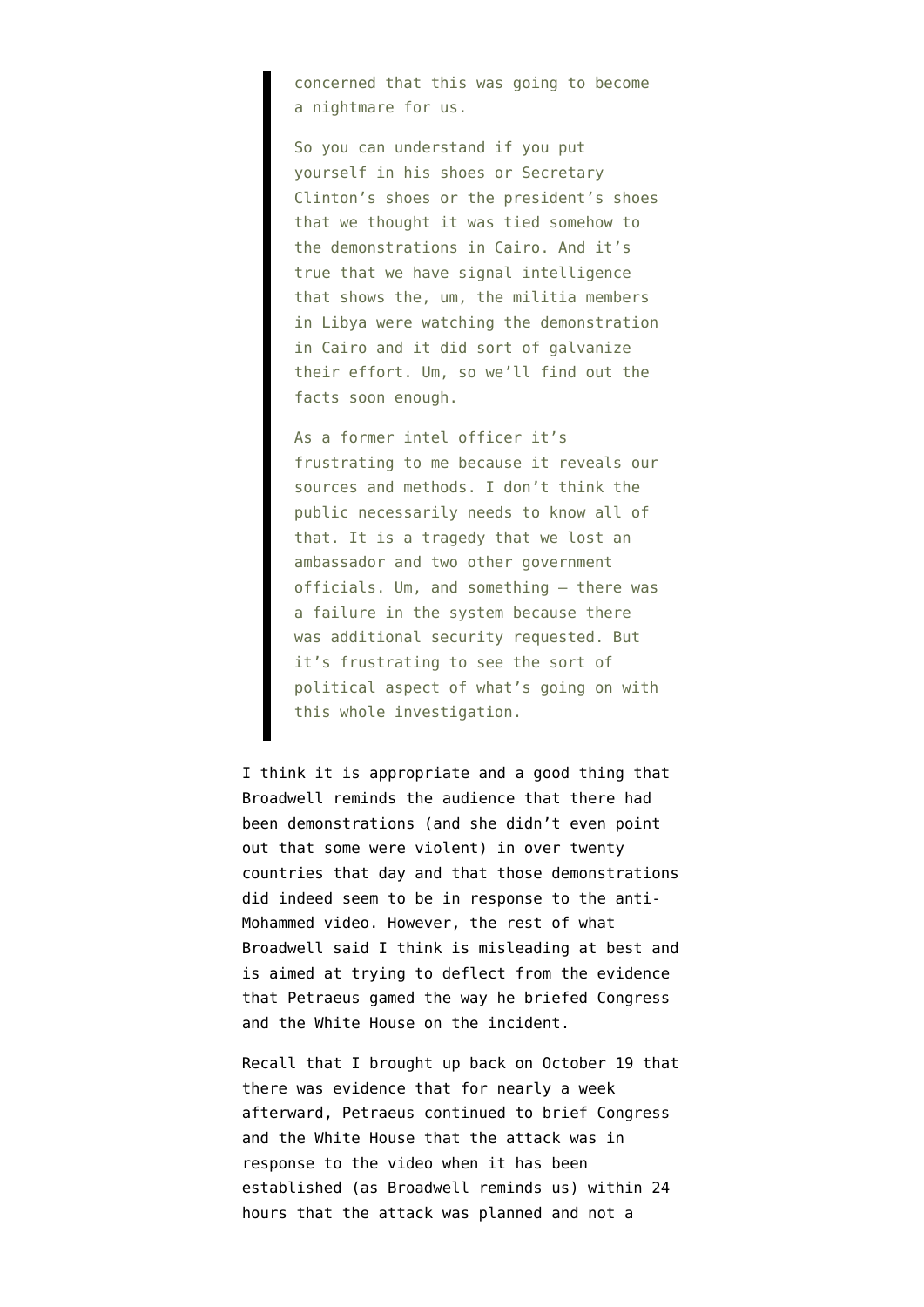spontaneous video protest. So while Broadwell is right in saying that Petraeus couldn't share this information with the public, what she omits from her remarks is that Petraeus is obligated to share what he knows with Congress and the White House and that for a week after the attack, he was misleading both in what well may have been a political ploy aimed at providing an edge for Mitt Romney in the final stages of the election. That Broadwell would end this section of her remarks by lamenting the "politics" of the situation is pure hypocrisy.

Finally, the timeline for this appearance deserves some consideration. This [recent article](http://www.nytimes.com/2012/11/12/us/us-officials-say-petraeuss-affair-known-in-summer.html?pagewanted=2&_r=0&hp) [from the New York Times](http://www.nytimes.com/2012/11/12/us/us-officials-say-petraeuss-affair-known-in-summer.html?pagewanted=2&_r=0&hp) says that Broadwell was first interviewed by the FBI "the week of October 21". The appearance is on October 26, so it is very likely she had already talked to the FBI (or at least knew that they wanted to talk to her) before this appearance. The same article says Petraeus was interviewed "the following week" although [this post from Marcy](http://www.emptywheel.net/2012/11/11/why-would-a-whistleblower-go-to-eric-cantor/) presents evidence he may have been interviewed in the October 25-26 range.

In other words, it's almost a certainty that the FBI had interviewed Broadwell before she made this appearance in Denver. It appears that she had decided that her disclosure to the FBI that she had had an adulterous affair with the Director of the CIA was not going to interrupt her stated goal of one day becoming the National Security Advis0r. While we can't fault her ambition, this behavior certainly seems to call her judgment into serious question.

#### **[CHICAGO STYLE TRASH](https://www.emptywheel.net/2012/11/10/chicago-style-trash-talk/) [TALK](https://www.emptywheel.net/2012/11/10/chicago-style-trash-talk/)**

Well, now that the little [Le'Affaire du Patraeus](http://www.dependablerenegade.com/dependable_renegade/2012/11/petraeus-out-and-in.html) thing is over (just kidding, [Pete Hoekstra](https://twitter.com/petehoekstra/status/267093052596813824)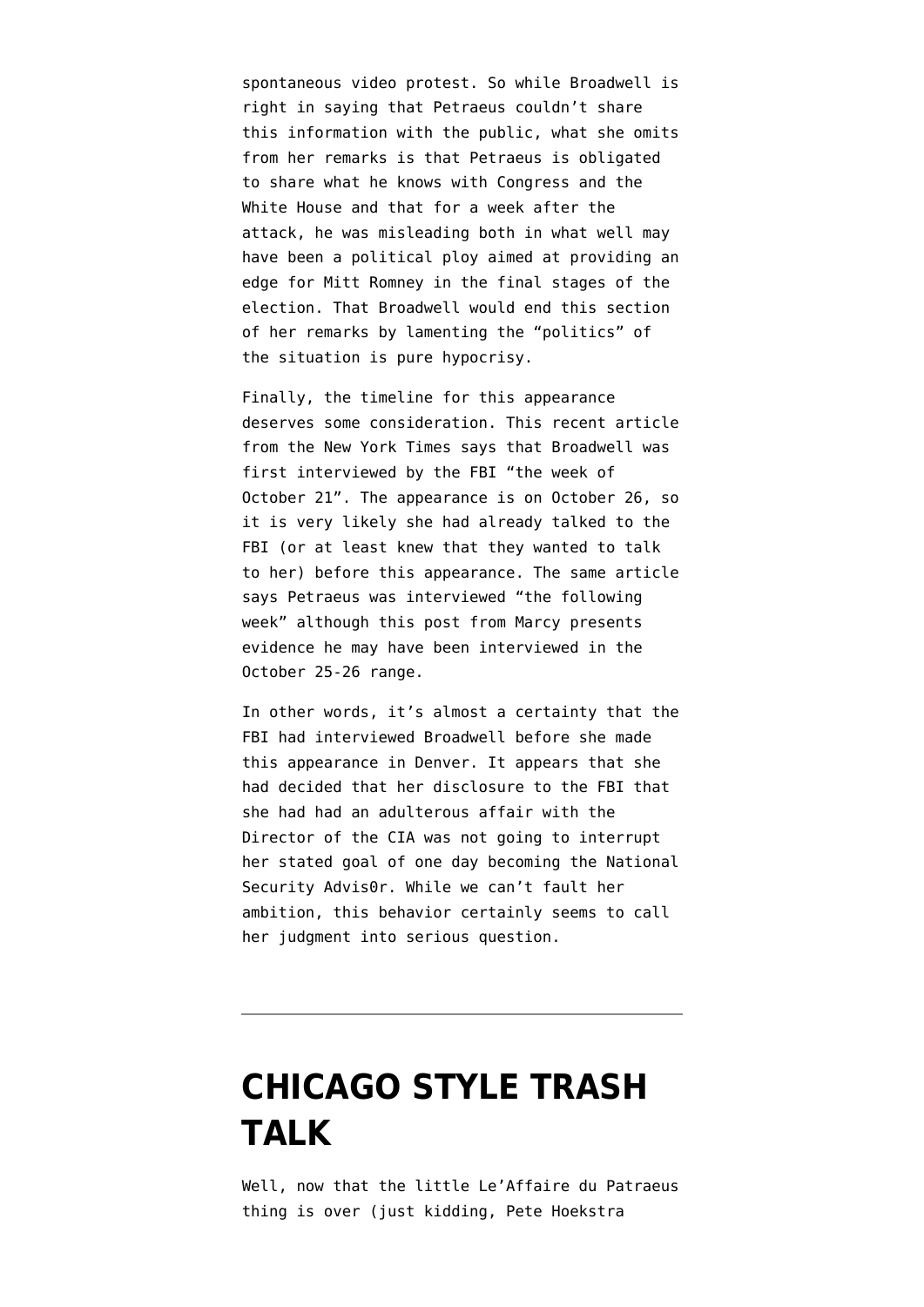[promises more to come](https://twitter.com/petehoekstra/status/267093052596813824)!), we can now get back to the important stuff: Trash Talk. This edition is served up Chicago Style because no city has had a better week. The reelection effort for hometown guy Obama, run out of Chicago by Axelrod and Plouffe came up roses and Obama gave his acceptance speech there.

But, even bigger and badder are Da Bears. Man, they are on a roll that is not getting enough attention in the football universe. The Bears are 7-1 on the year and just demolished the Titans last week. Urlacher is solid as usual and Charles Tillman is the second coming of Revis Island in their D-backfield. Who knows, he may schiz out at any time, but Jay Cutler and the offense are really clicking. Matt Forte and Brandon Marshall are a big part of that. Together, it is a team that is just flat out scary right now.

Which is a good thing, because the other current league powerhouse, the Houston Texans are coming for a Sunday Night throwdown. This is far and away the game of the week, and it will tell us a lot about both teams as they start the second half of the regular schedule.

Some other random thoughts: Don't look now, but with Thursday's win over the hapless Jags, the Colts and Andrew Luck are 6-3. The Vikes and Kittehs game should be interesting; similar records, but moving in opposite directions as teams. The Lions are starting to settle in and the Vikes are unraveling slightly as of late after a surprising start. Cowboys at Iggles is another interesting game between two desperate teams, both of which should be better than they are.

In the land of "student athletes", the one I most want to see is the total destruction of Alabama by Texas A&M and the amazing super frosh ["Johnny Football",](http://www.cbssports.com/collegefootball/story/20867944/with-johnny-football-pulling-the-trigger-sumlins-aggies-have-settled-right-into-sec/rss) Johnny Manziel. If you have not heard of this kid yet, you need to. He is [flat out ripping it up](http://msn.foxsports.com/collegefootball/story/Texas-AMAlabama-Preview-16032067) in the big bad SEC.

The Aggies' quick-tempo offense ran 97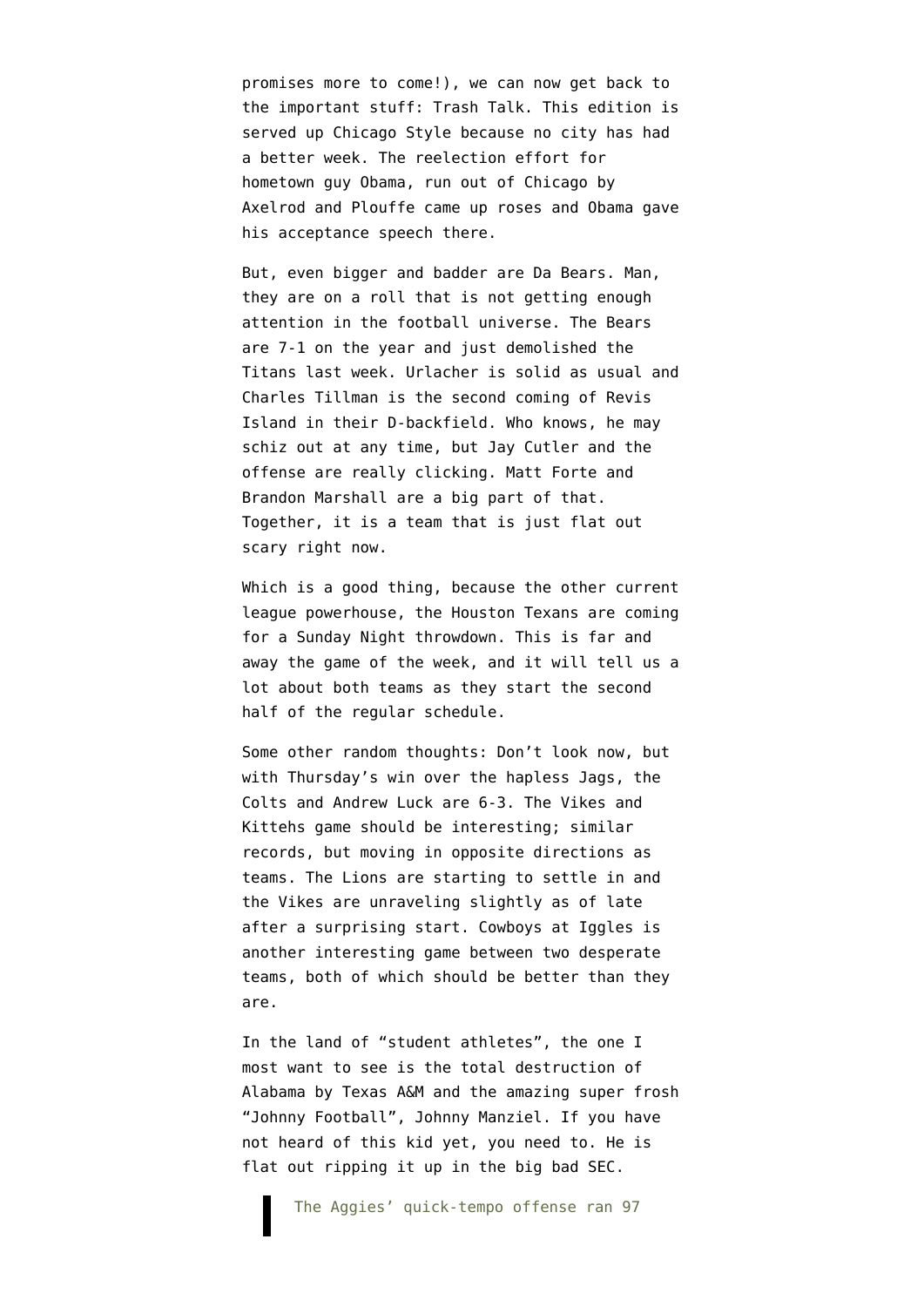plays and amassed 693 yards, gaining 361 on the ground and 332 through the air, in last Saturday's 38-13 win over then-No. 15 Mississippi State. It was the fifth time this season Texas A&M racked up at least 600 yards.

Manziel completed 30 of 36 passes for 311 yards and ran for 129 yards and two touchdowns for the Aggies, who improved to 5-0 on the road. The freshman has now totaled 31 touchdowns and is averaging 383.2 yards of total offense, better than 47 FBS teams.

There is no stopping the Tide unless the Aggies do it today. Either way, it will be exciting to see how Johnny Football holds up to that smothering defense.

The clear game of the week for some particular denizens of this blog is the Fighting Journalists dropping in on the Wolverweenies. Man, the Bo Merlots have been vacillating between competent and horrid this year, and they looked so promising at the start of the year. The Journalists, on the other hand are a solid 7-2 and have the makings of one of their better seasons in a long time. Pat Fitzgerald is really a quality coach, you just have to wonder how long before he moves on to a bigger job. Other games of note are Oregon State at The Tree in Palo Alto, ASU at USC,

No Formula One this week, the next appearance of the Circus is at the brand new Circuit of the Americas in Austin Texas for the renewal of the US Grand Prix. However, there is huge news in the NBA: The Lakers up and fired coach Mike Brown after a painful 1-4 start to the season and an offense that was burying LA's best players, Kobe and Steve Nash. Really, Brown had to go, so it was good to get it over with. Most prominent names bandied about as replacements are Phil Jackson (would be unlikely, but Jeannie Buss is his longtime love interest) and Mike D'Antoni who really knows how to use Nash from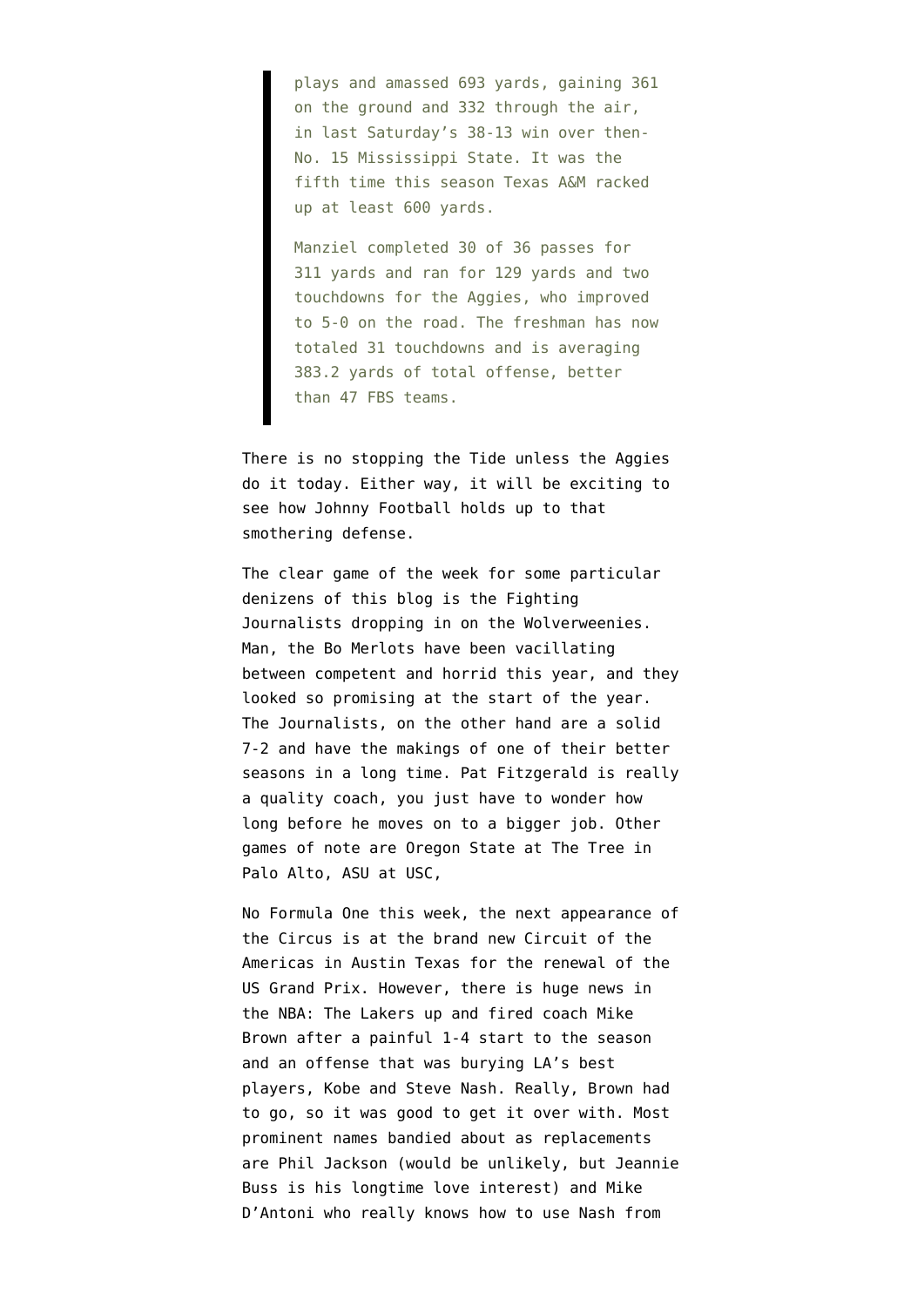their collaboration in Phoenix. If Jackson won't do it, I would love to see D'Antoni. Brian Shaw is also in play, but he is an assistant under contract elsewhere right now.

That is the rundown. Music by, who else, Chicago. It is easy to forget just how smoking good early Chicago really was. REALLY good. For my money, Terry Kath was, and remains, one of the most underrated world class guitar players ever. Check him out on Make Me Smile. The second selection, South California Purples is kind of a more obscure song, that I have always liked, off the band's debut album when they were still Chicago Transit Authority.

Hoop it up folks.

### **[SCOTUS PREPARES TO](https://www.emptywheel.net/2012/11/09/scotus-prepares-to-decide-2016-election/) [DECIDE 2016 ELECTION](https://www.emptywheel.net/2012/11/09/scotus-prepares-to-decide-2016-election/)**

One of the unsung heros of this election is Thomas Perez, head of DOJ's Civil Rights Division. By aggressively challenging states trying to disenfranchise people of color, he prevented states from tipping the scale for Republicans.

Apparently, the Republicans on the Court read the news on Wednesday, because they've just accepted a challenge to the Voting Rights Act.

Lyle Denniston [writes](http://www.scotusblog.com/2012/11/court-to-rule-on-voting-rights-law-2/):

Acting three days after the nation's minority voters showed that they have increased and still growing power in U.S. elections, the Supreme Court agreed on Friday to rule on a challenge to Congress's power to protect those groups' rights at the polls. The Court said it would hear claims that Congress went beyond its authority when it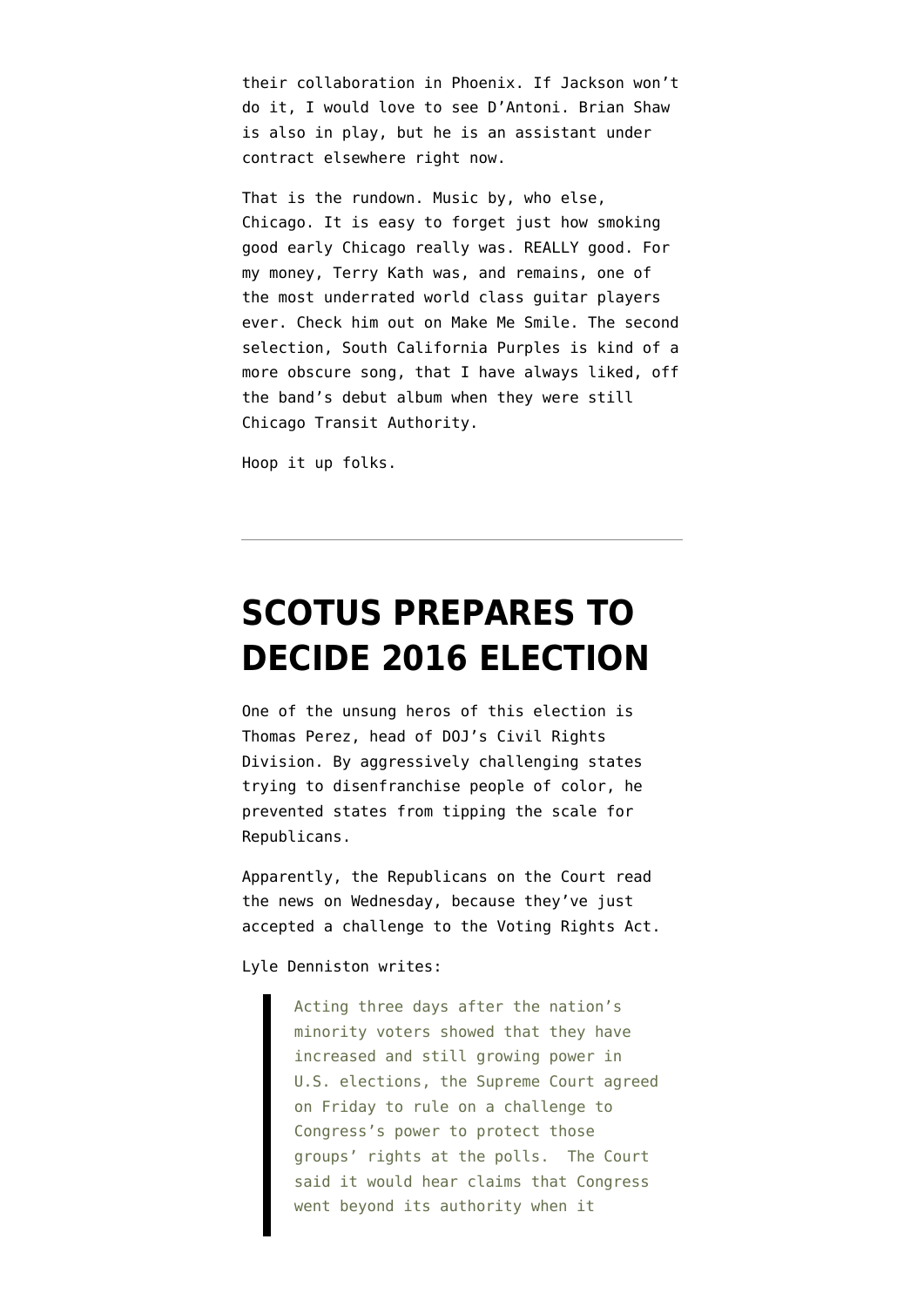extended for another 25 years the nation's most important civil rights law, the Voting Rights Act, originally passed in 1965 and renewed four times since then.

Specially at issue is the constitutionality of the law's Section 5, the most important provision, under which nine states and parts of seven others with a past history of racial bias in voting must get official clearance in Washington before they may put into effect any change in election laws or procedures, no matter how small. The Court came close to striking down that section three years ago, but instead sent Congress clear signals that it should update the law so that it reflects more recent conditions, especially in the South. Congress did nothing in reaction.

#### [snip]

In agreeing to rule on the Voting Rights Act, the Court limited its review to a question which it composed itself: "Whether Congress' decision in 2006 to reauthorize Section 5 of the Voting Rights Act under the preexisting coverage fomulal of Section 4(b) of the Voting Rights Act exceeded its authority under the Fourteenth and Fifteenth Amendments and thus violated the Tenth Amendment and Article IV of the United States Constitution." The Tenth Amendment protects the powers of states by limiting Congress's powers. Article IV guarantees each state a "republican form of government," meaning it is protected in its right of selfgovernment. The question specified by the Court differed from that posed by Shelby County's lawyers only by adding a reference to the Fourteenth Amendment. The case to be decided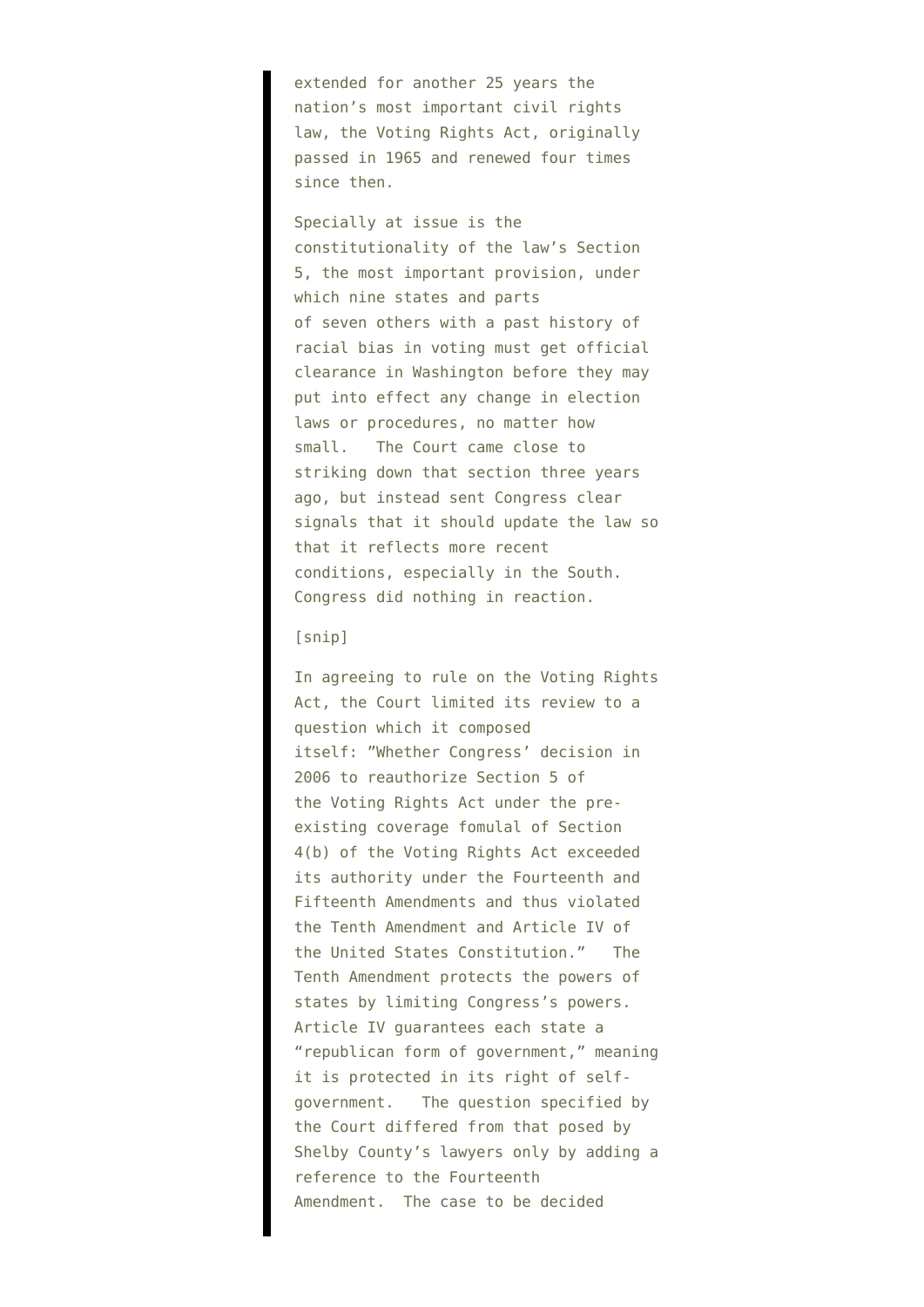in *Shelby County v. Holder* (12-96).

It appears the Court is going out of its way to take this case, with very obvious timing.

I guess John Roberts wants to make his decision in ObamaCare up to the GOP? I guess the Republicans on the Court didn't think their intervention with Citizens United gave the corporatists enough of a boost this year?

## **[THE 2ND RICHEST](https://www.emptywheel.net/2012/11/09/the-2nd-richest-county-in-the-country-cant-find-enough-qualified-poll-workers/) [COUNTY IN THE](https://www.emptywheel.net/2012/11/09/the-2nd-richest-county-in-the-country-cant-find-enough-qualified-poll-workers/) [COUNTRY "CAN'T" FIND](https://www.emptywheel.net/2012/11/09/the-2nd-richest-county-in-the-country-cant-find-enough-qualified-poll-workers/) [ENOUGH QUALIFIED](https://www.emptywheel.net/2012/11/09/the-2nd-richest-county-in-the-country-cant-find-enough-qualified-poll-workers/) [POLL WORKERS](https://www.emptywheel.net/2012/11/09/the-2nd-richest-county-in-the-country-cant-find-enough-qualified-poll-workers/)**

The Organization for Security and Cooperation in Europe has [completed its preliminary report](http://www.osce.org/odihr/elections/96958) about how pathetic our elections are (though it is not as critical as that). I'll have more to say about the report, but I got hung up on this passage:

> In line with the decentralized nature of the US political system, general elections are administered at the state level and there is no federal election management body with oversight responsibilities. Administrative authority is vested in the respective state secretary or state election board. However, the greater part of election administration is typically delegated to county or lower-level election officials, 6 resulting in a wide variety of electoral practices across the country. While some election officials are appointed, others are elected, which